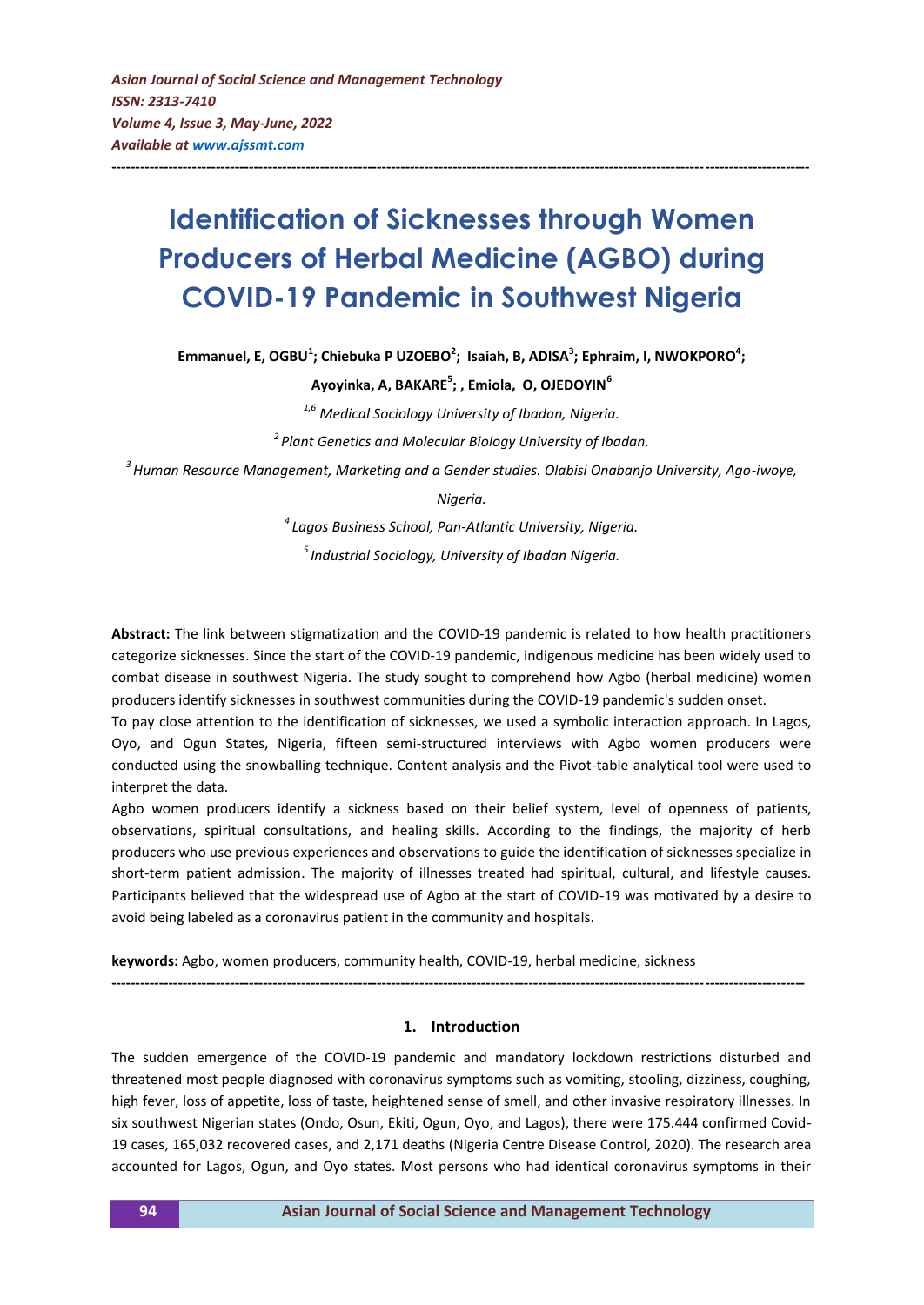bodies and were fearful of being ostracized in Nigeria were more concerned. Also, people who had survived the COVID-19 epidemic, such as Oluwaseun Ayodeji Osowobi and many others with coronavirus symptoms, feared death, stigma, and the psychological pain that comes with it without reservation (Mbah, 2020; NCDC, 2020; Mahmud & Islam 2020).

According to Mahmud and Islam 2020; Ramachandran, (2020); Ramaci et al., (2020), the COVID-19 pandemic's mass panic, which harmed community well-being, was exacerbated by misinformation, a shaky public health infrastructure (inadequate testing facilities, a limited number of formal quarantine centers, a scarcity of intensive care units, and administrative muddle), and a lack of intensive care units (Mahmud & Islam 2020; Ramachandran, 2020; Ramaci et al., 2020). The rising demand for alternative health solutions such as Agbo medications can be attributed to the above-mentioned arguments. It is possible to treat a patient's concerns and anxiety if their sickness has been accurately categorized through diagnosis. As recent demand for almost everything has created niches for patients to engage in self-care rather than medical recommendations, patient reliance on a single source of healthcare services has considerably declined (Peters et al., 1998; Lubkin & Larsen, 2006). As a result, receiving a diagnosis enables you to differentiate between illness and disease. When practitioners have an ambiguous association between the patient's health problems and bodily functions, what was formerly a conforming dualism in a medical institution may become a problematized dichotomy (Jutel, 2009; Mik-Meyer & Obling, 2012). It turns out to be an opportunity for herbal producers to analyze treatment trends and identify various illnesses in the community environment by using Agbo or herbs. In southwest Nigeria, Yoruba herbal medicine (Agbo) is a combination of plant types used to treat several diseases. Orally or with the use of plant and animal parts, it can be ingested. It is steeped in water or distilled with alcohol or palm wine. It is feasible to self-prepare Agbo outside of herbal shops if you follow the suggestions of Agbo makers (NAN, 2019; Omobuwajo & Sowemimo, 2008; Fakeye et al., 2009; Li et al., 2020). Because of the economic situation in rural Nigeria and discontent with some contemporary medical methods

during and after health crises, almost 85% of Nigerians seek out traditional medicine practitioners for healthcare, spiritual, physical, and social advantages (Oshikoya et al., 2008). According to Fakeye et al. (2009), herbal medication is trusted by more than two-thirds of 595 pregnant women in Nigeria due to its perceived efficacy. Many of them produce their herbal or Agbo medicine from scratch, while others buy ready-made herbal items from vendors. Oral and topical administration were the most popular methods of delivery (Fakeye et al., 2009; Duru et al., 2016). There are a growing number of accounts from people in African countries like Nigeria who have experienced and complained of pains all over their bodies, as well as subjective symptomatic suffering that has been regarded untrustworthy after a certain medical diagnosis. Biological investigations may not always match the symptoms reported by patients (Ring, Dowrick, Humphris, Davis., et al., 2005; Mik-Meyer & Obling, 2012). Several health practitioners, despite claims, may have jeopardized health expert reliability by failing to clinically identify certain patients who feel ill and ashamed of being illegitimately sick with symptoms whose causes are unknown (Mik-Meyer & Obling, 2012).

For the reason that most sick community members actively participate in interpreting their unique symptoms, empirical data by Werner and Malterud (2003), McPherson and Armstrong (2009), and Gill et al. (2010) reveal that many doctors struggle to identify patients' diseases that have a non-medical sign. This happens when a patient's symptoms and biological diagnosis contain imprecise clinical clarifications that medical practitioners regard as untrustworthy. Medical practitioners either disregard or label symptoms indicated by disease occupants as a mental ailment when they do not fall within the clinical diagnosis. They categorize patients' medically unexplained symptoms as a wide spectrum of health conditions, including milder forms of depression other disputed illnesses, such as persisting musculoskeletal pain, chemical intolerance, irritable bowel syndrome, chronic fatigue syndrome, memory and mood problems (Bendelow, 2009; Mik-Meyer & Obling, 2012).

The overarching categories of sickness have created opportunities for other alternative health practitioners, such as the use of Agbo or herbal treatments to provide health services to sick people in communities. According to research, more adult Agbo women producers aged 50 and up are professionals in identifying diverse sicknesses, treating, and selling herbal medicine in Nigeria than men producers of the same age (Agunbiade, Opatola & Titilayo, 2012). Although NAFDAC indicates that only a small percentage of traditional medicine producers in Nigeria are registered, it appears that infringement on the function of traditional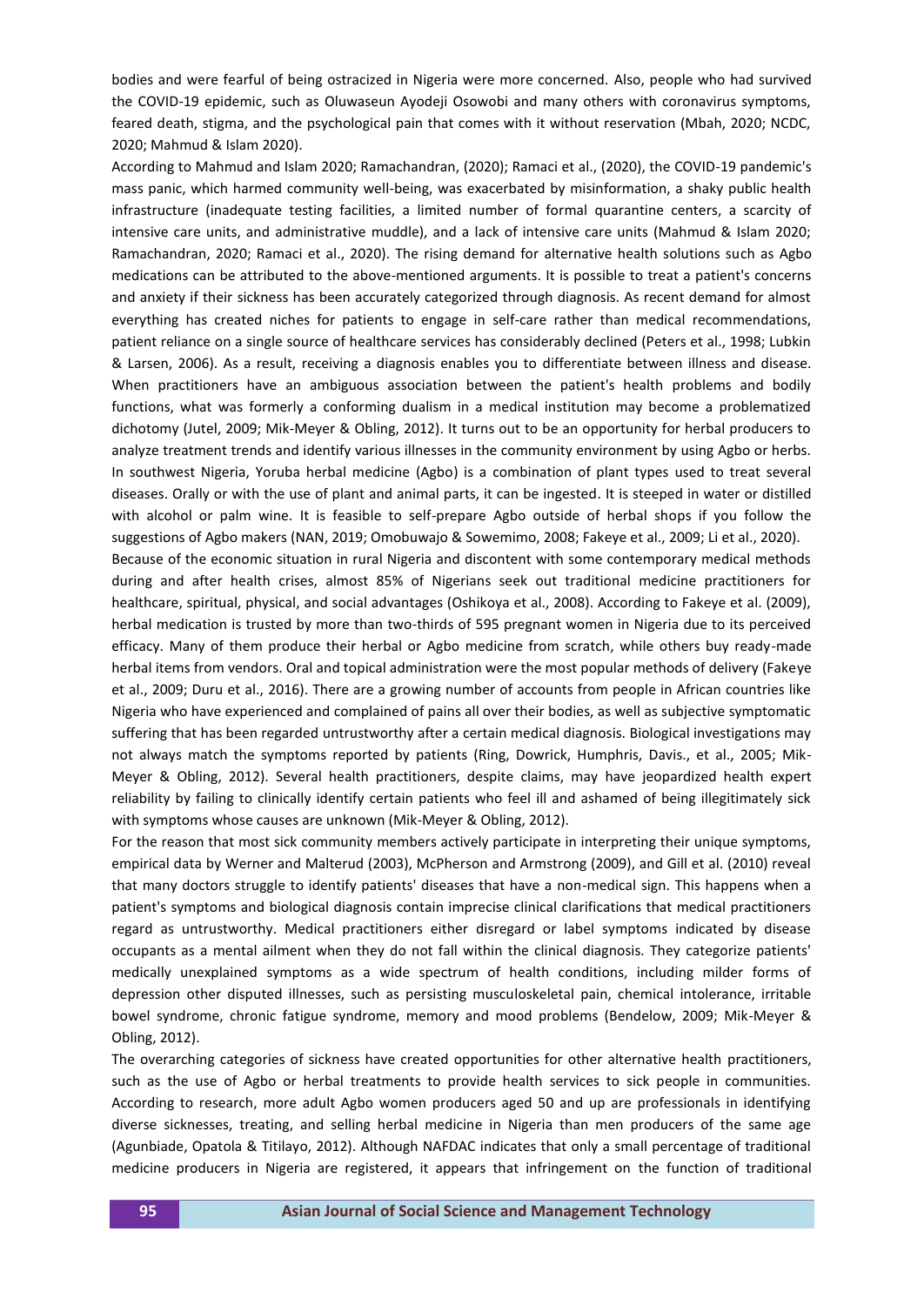healers in communities is difficult since Agbo producers act as gatekeepers. The growing interest in medicinal and aromatic plants, as well as their ability to give economic benefits, is gaining steam, as these are a common source of materials used in alternative medicine, opening up opportunities for more sustainable agriculture (Ogbu & Uzoebo, 2020). Traditional healers make up around one-fifth of the population in Sub-Saharan Africa, whereas doctors trained in modern medicine make up about one-fifth of the population. (Kromberg & Soodyall, 2016). While 85 percent of Nigerians buy from Agbo vendors, over 80% of South Africans seek counsel from any of the 200,000 traditional healers they visit before contacting main healthcare providers (Oshikoya et al., 2008; Truter, 2007).

This African story serves as a springboard for further investigation into Agbo medicine producers and the identification of sickness in southwest Nigeria. The importance of this study lies in its emphasis on the contributions of women herbal medicine producers to the preservation of lives in Nigeria. Agbo women producers have been providing their services for decades, and the Agbo that they offer as a product is widely consumed in Nigeria, despite concerns about the safety of traditional medicine use (Li, Odedina, Agwai, Ojengbede, Hou & Olopade, 2020). Because of the difficulties associated with visiting health centres, Agbo women were able to position themselves as a secondary and alternate point of contact for patients during a health crisis such as COVID-19 in Nigeria. This study examines the role of Agbo women in identifying sicknesses during the pandemic. This study does not recommend Agbo women as the first beacon for health service delivery, but rather as backup health providers during a health crisis, as they demonstrated during the COVID-19 outbreak in Nigeria.

#### **2. Literature review**

The review of literature covers the meaning of Agbo and the ways herbal producers identify sickness at the community level in southwest Nigeria.

#### **Meaning of Agbo and Agbo production**

Herbal medicine is a rooty vegetable, leaves, bark of plants extracts from trees and animals parts. Sometimes it is broader than Agbo. Agbo is a concoction made from various plants herbs and animal parts for medicinal, aromatic, or savory properties. It can be boiled in water with herbal roots and leaves, tree bark, and animal parts. They are consumed orally, ingested, inhaled, swallowed, or applied topically to the skin. It is made by herbalists and people who have received training in the production of herbal medicines. In Nigeria, the majority of herb traders are women known as Elewo-Omo or Iya Alagbo. Agbo is not unlike popular herbal medicine; as our forefathers believed, Agbo is a balanced and moderate approach to healing that helps people survive in times of health crisis. Those who consume Agbo believe its content is safe and effective, although it is harvested, dried, and stored in a variety of ways. This variation can be attributed to harvesting location and timing (Kunle et al 2012; EMEA, 2005). In most cases, the source, preparation, principle, and reference compounds of Agbo are unknown, while they are commercially available, and vary without a single agreeable practice. This issue frequently influenced Agbo's shortcomings in terms of quality control parameters, usage, and application in developing countries. It is common for one Agbo product to contain at least five different ingredients, but there is currently no official standard for Agbo or herbal preparation. Grated ginger, honey, garlic, apple vinegar, cinnamon powder, lemon, paw-paw leaves, mango leaves, bitter kola, lime, and turmeric are among the ingredients used. It is difficult to identify all of the claimed ingredients in a formulation (Kunle et al 2012). The difficulty starts from cultural ideology; the collection of herbal material in the absence of a general reference standard for preparation, storage, and processing. Agbo producers treat at least four conditions, including Agbo Iba for malaria, Agbo Jedi-Jedi for typhoid fever and dysentery, Agbo Ara Riro for body aches, and Agbo Atosi for aphrodisiac tendencies and sexually transmitted infections. In Nigeria and other parts of West Africa, herbal or Agbo remedies and spiritual healing are common. More Yoruba ethnic people than any other tribes or ethnic groups in Nigeria use Agbo medicine (Oreagba et al., 2011; Li et al., 2020). Agbo production is a part of the Yoruba group's indigenous culture in Nigeria. It is a type of healing material used by traditional healers to identify and treat ailments such as cancer, diabetes, HIV, hypertension, malaria, asthma, epilepsy, typhoid fever, sickle cell disease, hemorrhoids, and body pain, among others (Ezeome & Anarado, 2007; Ogbera et al., 2010; Oshikoya, 2008; Lawal et al., 2015). Similarly, Agbo producers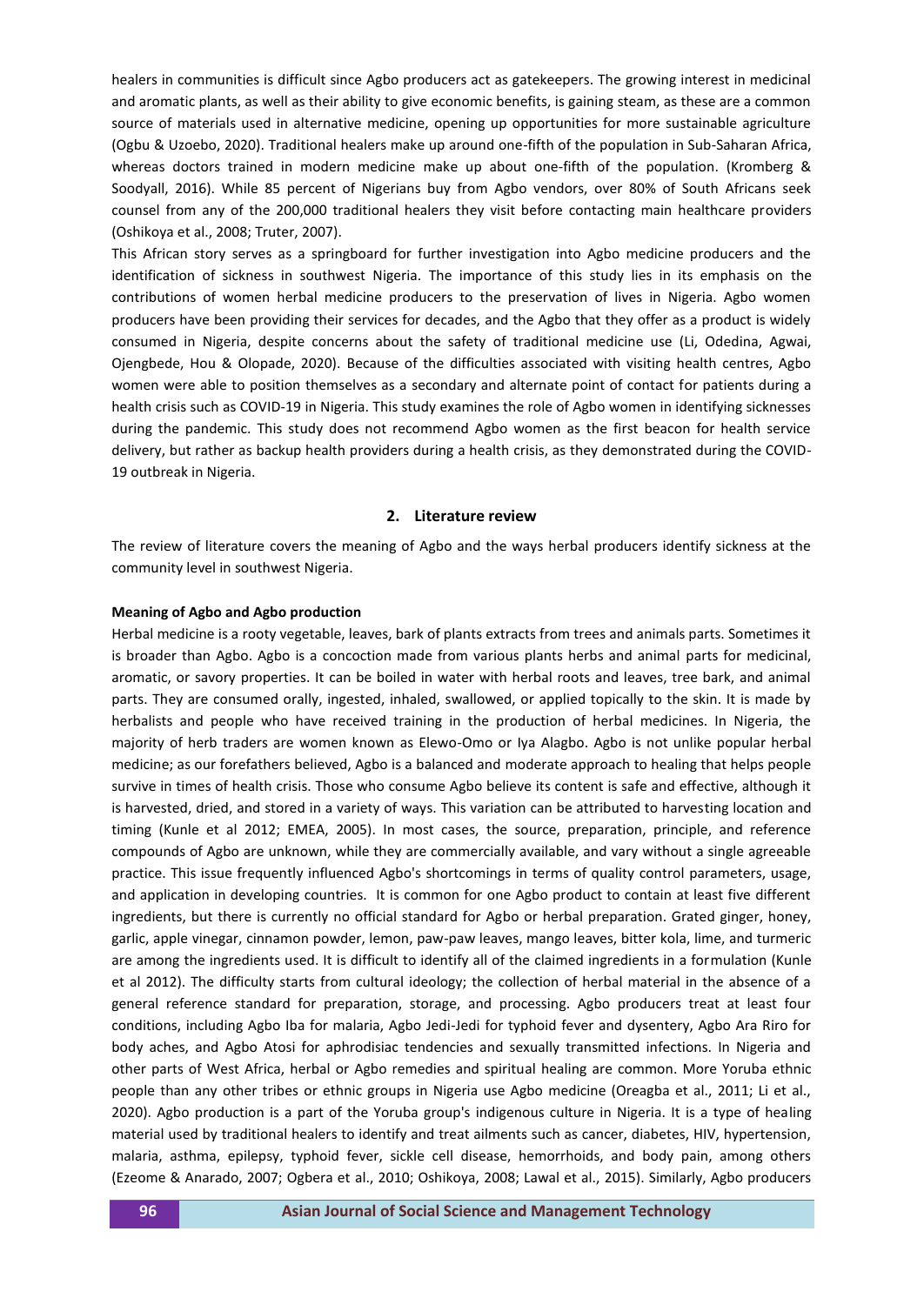are informally trained in herb production by close relatives, and they learn more about the act through observations, conversations with colleagues, and conversations with customers about their illness. They believe in supernatural causes of diseases and use affordability, accessibility, and perceptions based on family recommendations to reach out to their users (Omobuwajo & Sowemimo, 2008; Adejumo et al., 2013; Chukwuneke et al., 2012; Oreagba et al., 2011). Most Agbo producers are women herb traders who capture approximately 68 percent of its users aged 17 years and above to consume Agbo two to six times weekly in southwest Nigeria (Omobuwajo & Sowemimo, 2008; Li et al., 2020). In this part of Nigeria's southwest, Agbo users refer to Agbo producers as "Elewe Omo," which means "one with leaves for children" (Omobuwajo & Sowemimo, 2008), or "Iya Alagbo," which means "a woman who sells herbs." Aside from their personalities, indigenous knowledge of Agbo production is a piece of secret information shared only by a few privileged families in southwest Nigeria from generation to generation. It is revealed to those who have been unofficially trained (Omobuwajo & Sowemimo, 2008) through word of mouth and observations as a method of learning the herbal trade. The majority of the materials used for practice are abundant during the rainy season and are gathered from various forests. Herbs are harvested regularly throughout the year. Between October and March, when plants and animal parts are scarce, Agbo producers travel to far-flung forest regions and market places outside of the southwest to obtain the materials required, which sometimes fail to regenerate during the rainy season. This has serious bio-conservative implications for the species that are exploited. Agbo producers treat their customers differently depending on the ailment. Agbo production ingenuity is most prevalent among rural women in southwest Nigeria. They play important roles in a variety of community developments, including the planting of food crop species, the preservation of seed, and the domestication of wild edible plants (Adebobola, 1999; Aluko, 2016). Farmers use medicinal plants harvested from their fields to care for immediate family members, prepare a home meal that ensures food security, and treat community members in general (Haile, 2004; Aluko, 2016). Identifying sickness with Agbo is not limited to any particular location; it can be done in homes, businesses, open markets, or while street hawking Agbo (Omobuwajo & Sowemimo, 2008).

#### **Identifying sicknesses at the community level**

Sickness is a passive opportunity for individuals to admit to playing a sickness role as a result of the subjective interpretive construct of their well-being. These subjective constructs indicate that individuals who have perceived an inability to perform daily tasks optimally should be relieved of their specific daily job or role, and try to recover by accepting potential recommendations from competent sources. When identifying the sickness of community members, the use of Agbo remedies becomes part of the holistic health care system, which is organized into three major levels of treating various sicknesses. Divination, spiritualism, and herbalism are among them. Although authors and tribes have given Agbo other names, they are aspects of traditional medicine referred to as alternative medicine. Its holistic healthcare can be applied to a patient's body either internally or externally, depending on the ailment. In several communities, Agbo producers are herbal knowledge keepers, healers, and liberators with the ability to explain and manage community members' subjective distresses (Eshemokha, 2019; Chavunduka, 1990; Mahomoodally, 2013; Ezekwesili-Ofili & Okaka 2019; Agunbiade, Opatola & Titilayo, 2012).

Within an explainable context that made up medical credibility, insights of the patient's sickness classifications propose a focus on clinical attention, but the acceptability of herbal (Agbo) products in sudden health challenges (such as the COVID-19 pandemic) in southwest Nigeria is a medicinal response to primary health challenges faced by people who have symptoms but no clear clinical diagnosis" (Mik-Meyer & Obling, 2012). Nigeria's lockdown restrictions and social distancing rules, like those in Bangladesh, weakened as a result of people's perceived susceptibility to disease and determination in an outward movement to find self-health and economic solutions to the shocking realities they faced (Marmud & Islam, 2020; Offiong, 2020; Toffler, 1984). Parsons' (1978) sick role model, as shown in Segall's (1976), illustrates a moral validity that when patients are unable to perform their daily tasks optimally, they may be relieved from their daily jobs or roles, and attempt to regain health by accepting recommendations from competent health practitioners, knowing that they are not responsible for their illegitimate health condition. Parsons' assertions echo society's functional interest incredibly minimizing illnesses, as the sickness confirms constraints to fulfilling everyday roles optimally. A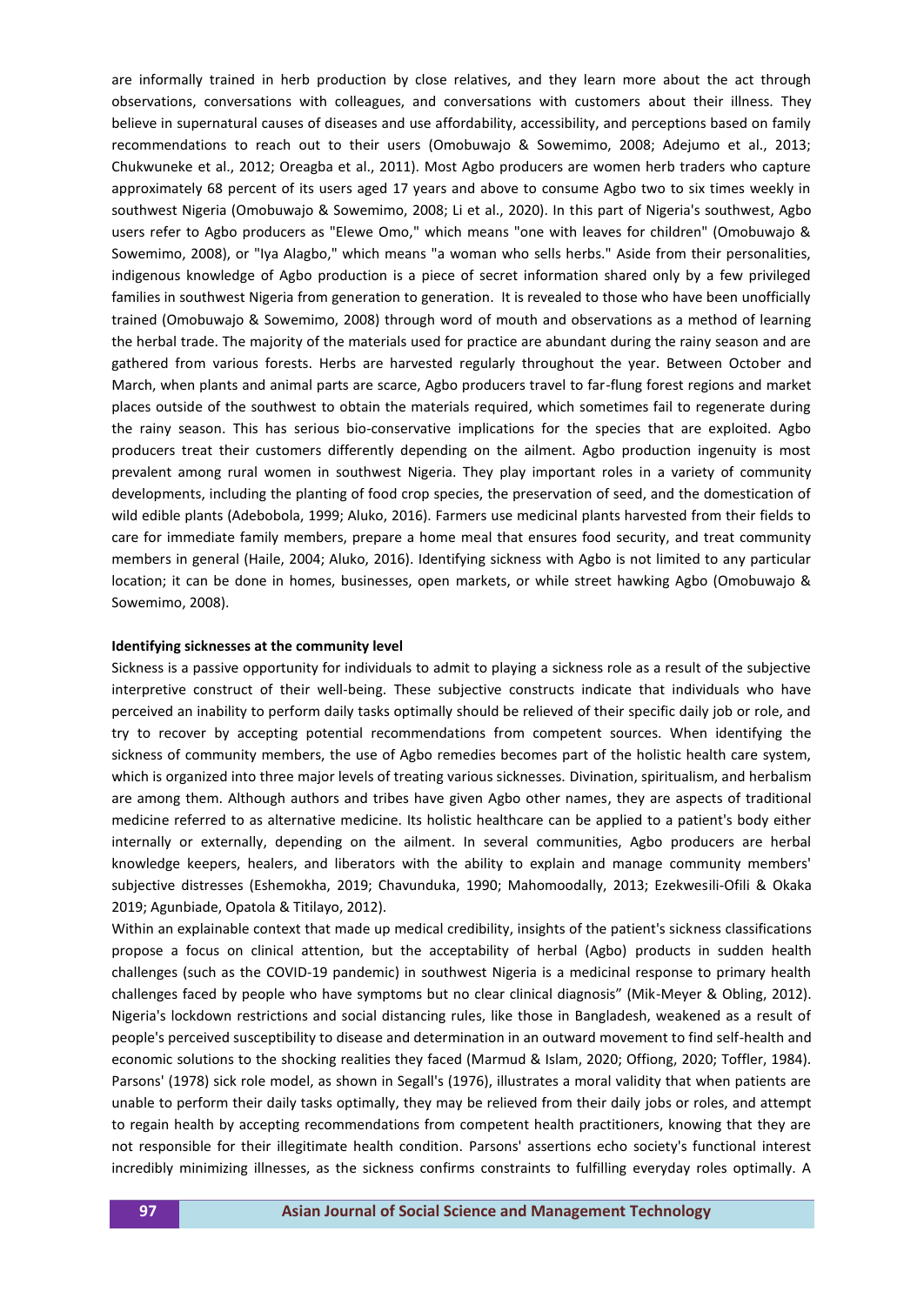credible relationship between realistic sickness and illusory illness narratives is described by combining the classification of patients' sickness and societal expectations (Segall, 1976; Mik-Meyer & Obling, 2012). This credibility discusses a health practitioner's ability to provide an illustrative framework that classifies ill community members into specific sickness conditions through the legitimization of their complaint, even when a clinical finding may not be present (Mik-Meyer & Obling, 2012). The method for identifying sicknesr5s varies depending on location and culture. After observing and documenting patients' subjective distress, traditional practitioners in southwest Nigeria combine primary and secondary explanations for disease causes by formulating a working hypothesis to guide their healing activities, which can include spirituality, divination, and herbalism (Abiodun, 2005; Okeke et al., 2006). Agbo, which identifies and treats sicknesses, provides primary healthcare to 80 percent of African populations and many African migrants in the diaspora, who can now access their indigenous traditional medicines. (WHO, 2019; Shewamene, Dune, & Smith, 2020).

### **3. Methods**

#### *Study Site, Participants, and Interviews*

Three cities in Southwest Nigeria have been chosen for the study: Lagos, Ibadan, and Ogun. In Nigeria, there are 61,882 confirmed cases and 1,129 people have died. The study area had 19,692 confirmed cases, and the widespread Agbo production during the coronavirus outbreak made it a suitable location (NCDC, 2020; Oshikoya, et al., 2008). Between June and September 2020, fifteen interviews were conducted with Agbo producers (13 females and two males; ages 34-102) from six ethnic groups in Nigeria (Ilaro-Egbado, Agbara-Awori, Abeokuta, Ikale-Ikitipupa, Ile-Ife.,) and one participant from the Benin Republic. The difficulty of not recruiting more males in the study was due to the unique role of women in the production of herbal medicine in southwest Nigeria. Potential participants must have produced Agbo for at least two years and know identifying diverse sicknesses of patients who have exempted themselves from their normal social role obligations due to varying inabilities to perform normal tasks optimally (Segall, 1976). The qualitative interview technique was best suited to eliciting detailed insights into how respondents developed herbal strategies to identify various sicknesses and manage community health in the aftermath of the COVID-19 Pandemic in southwest Nigeria. The selected locations in Southwest Nigeria have comparable lowest and maximum climatic conditions of approximately 26.00 1.66°C and 33.38 1.43°C, respectively, with humidity figures of 67.42 4.90 percent and 91.14 2.80 percent (Sofowora, Ogunbodede, & Onayade, 2013; NCDC, 2020; Ogaugwu, Mogaji, Ogaugwu, Nebo, Okoh, Agbo, & Agbon, 2020). Word-of-mouth and snowballing techniques (Bourdieu, 1970; Goodman, 1961) aided in the recruitment of participants, which began with the authors and another male coresearcher visiting shops of herbal medicine producers during market hours and at the participants' leisure. Because temperature and humidity affect the transmission of related infectious respiratory diseases such as COVID-19 transmission in southwest Nigeria, we conducted the interview mostly at noon (Ogaugwu et al., 2020). All authors and a male co-researcher conducted interviews that lasted between 24-45 minutes. The following questions/probes were used to elicit data: "How did you learn the act of herbal production?", "How do you identify sickness?", "Which of the herbal medicines sells the most?", "Did customers request herbal medications to treat COVID-19?", and "Do you have a cure for Corona Virus?" At the end of each interview, we asked participants to put us in contact with other herbal medicine producers who could share with us how their knowledge of herbal medicine improved their community health management. We used a digital device to record the interviews with the permission of the interviewees.

| Participant (P) | Gender | State/Ethnicity<br>Age |                    |  | <b>Marital Status</b> |       |         |  |
|-----------------|--------|------------------------|--------------------|--|-----------------------|-------|---------|--|
|                 |        |                        |                    |  | Married               | Widow | Widower |  |
| Participant 1   | Female | 34                     | Oyo State          |  |                       |       |         |  |
| Participant 2   | Female | 35                     | Osun State         |  |                       |       |         |  |
| Participant 3   | Female | 40                     | Benin Repub./Ajase |  |                       |       |         |  |
| Participant 4   | Female |                        | Ovo State          |  |                       |       |         |  |
| Participant 5   | Female |                        | Niger State/Pashi  |  |                       |       |         |  |

**Table 1.** Sociodemographic data of the Participants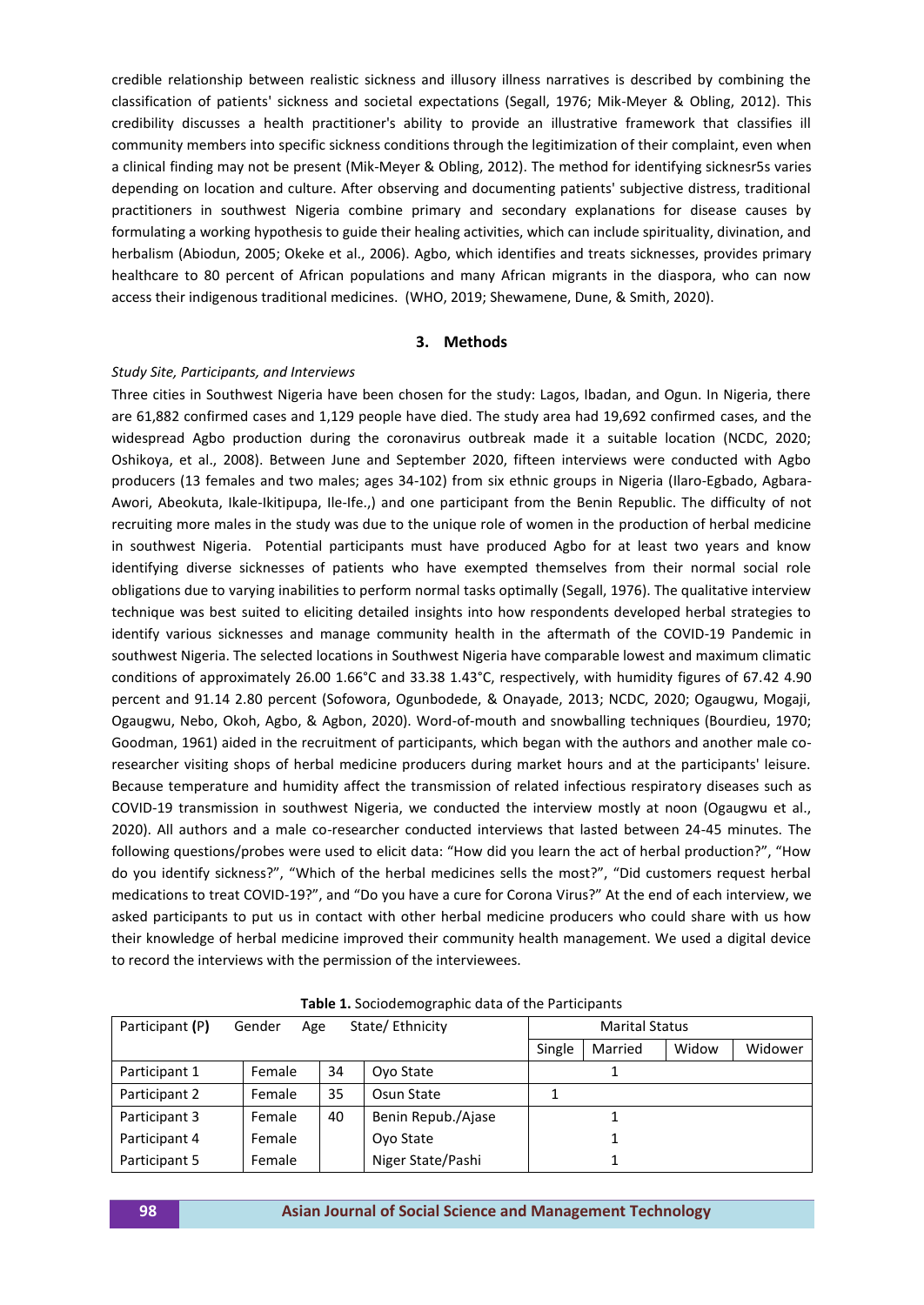| Participant 6  | Female | 42  | Ondo State            | 1  |   |
|----------------|--------|-----|-----------------------|----|---|
| Participant 7  | Female |     | Ogun State            | 1  |   |
| Participant 8  | Female | 45  | Ovo State.            | 1  |   |
| Participant 9  |        |     | Ovo state             | 1  |   |
| Participant 10 | Female | 46  | Ovo state             |    |   |
| Participant 11 | Male   | 50  | Ogun/Ilaro-Egbado     | 1  |   |
| Participant 12 | Female | 55  | Ogun/ Agbara-Awori    | 1  |   |
| Participant 13 | Female | 64  | Ogun/Abeokuta         | 1  |   |
| Participant 14 | Female | 75  | Ondo/ Ikale-Ikitipupa |    | 1 |
| Participant 15 | Male   | 102 | Osun/Ile-Ife          |    | 1 |
| Total          |        |     |                       | 15 |   |

The study employs a symbolic interaction approach, and the authors become acquainted with the terms of Agbo producers that are appropriate and necessary to guide the interactive sessions and the expected research outcome (Blumer, 1937; Tilburt & Kaptchuk, 2008). Popular terms include "Agbo Jedi-Jedi," "Paraga," and "Agbo Opa eyin" (herbal drinks made from a combination of plant parts including roots, barks, seeds, leaves, and stems used to treat back pain, hemorrhoids, erectile dysfunction, constipation, bowel cleansing, and sugar overload). While "Agbo Iba" (herbal drink for treating malaria) is the most common herbal mixture in Africa and Nigeria (Brimah & Adigun, 2014; Adeleye, Okogi, & Ojo, 2011; Kadiri, 2008). This term aided in capturing an understanding of the meanings herbal medicine producers attribute to the Agbo they produce, how they traded, and how they administered it to manage the health of the sick persons in southwest Nigeria. We conducted a thematic analysis of the data collected using inductive and deductive approaches. The analysis was guided by Braun and Clarke's (2019, p. 87) six steps of thematic data analysis (acquainting oneself with the primary data, generating initial codes, probing for and identifying themes, reviewing themes, defining and naming themes, and constructing reports). After having transcribed verbatim tape recordings, the authors read the data several times before beginning a manual inductive coding directly from the data, using participants' own words and phrases into English translation. We attempted this by enhancing the analytical rigor and transparency. The transcripts were then imported into Pivot Table Tool from Microsoft Excel 2016. We compared the initial codes to the manually generated codes after they were generated (Dierenfeld & Merceron, 2012; Maher et al., 2018). Furthermore, before selecting themes, the responses generated by interviewees during the coding processes are completed by compiling relevant data (Jackson & Bazeley, 2019; Braun & Clarke, 2019). To aid in the identification of appropriate codes for the study, the themes developed were subjected to a series of analytical reviews of the codes. Following that, was refining themes and subthemes (e.g., identifying sicknesses, categorizing sicknesses) and naming before recording the import trends. The purpose of involving the study team in the analytical procedures was to deliberate and decide on the coding and themes developed to help improve the validity and reliability of the data as well as to maintain trust and reflexivity in the study (Shenton, 2004; Braun & Clarke, 2019).

## **Ethical consideration**

The Traditional Association of Herbal Medicine, Southwest, Nigeria, ethical committee in Agbara-Ogun State approved this study. They are the custodians of traditional health knowledge and have the authority to approve or deny research requests. The National Research Ethics Committee in Abuja, Nigeria, oversees and supervises the remit. We strictly adhere to their local ethical standards that govern research. Before we conducted the interview, the participants, who are members of the Association, agreed to take part in the study. The purpose of the study was carefully explained to them via verbal and written information sheets, and no research was conducted without prior consent acceptance. We asked participants to choose the best location and pseudonyms to protect their identities during the interview session; we replaced the participants' names and other identifiers with false names that they preferred to maintain confidentiality and anonymization. This was done to gain their trust and to encourage an interaction free of bias and distractions that could jeopardize the study's purpose. Participation was entirely voluntary, and potential participants were made aware that they could withdraw at any time. When conducting the research, we were careful to avoid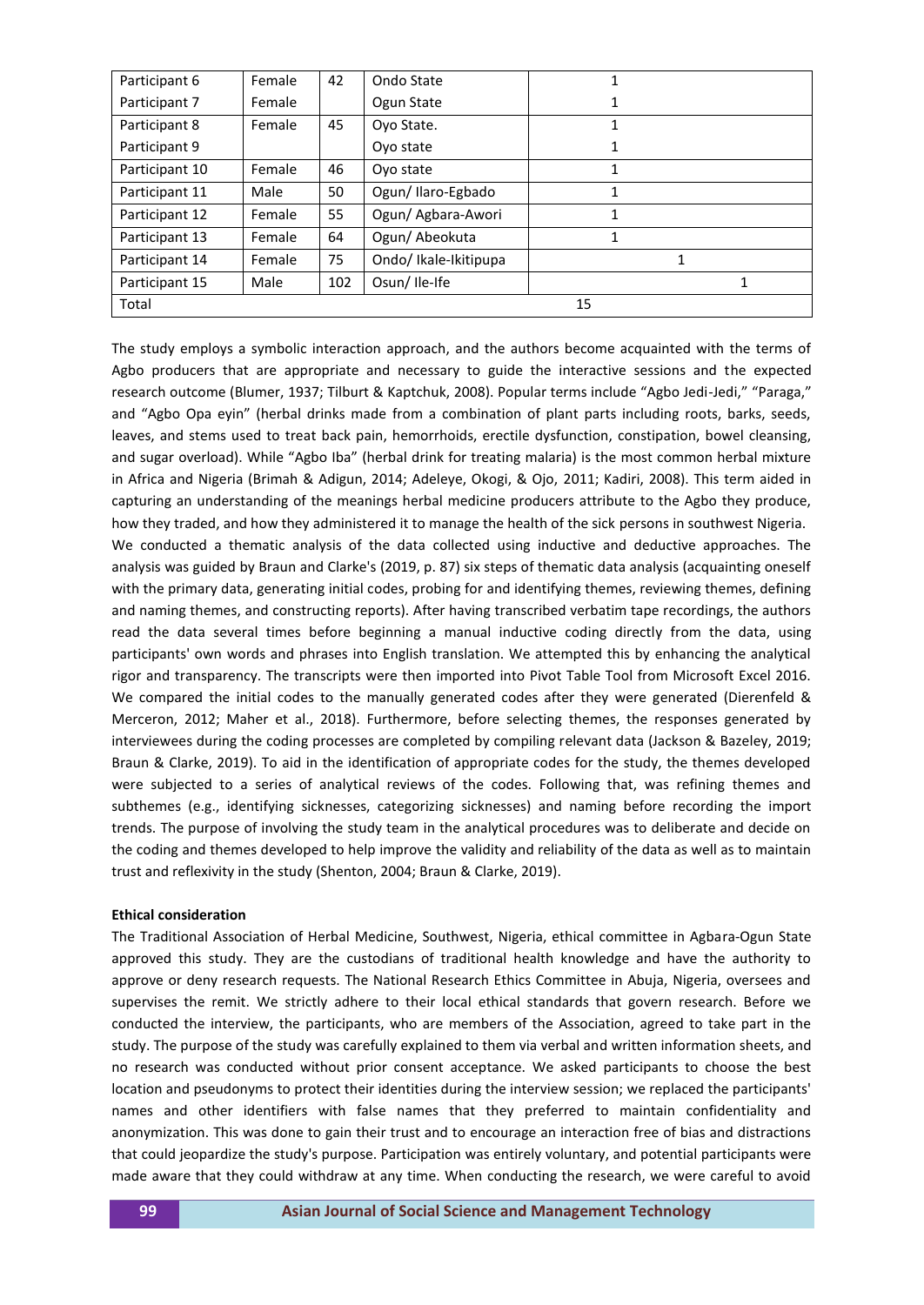any events or acts that could endanger the participants' well-being, including considering our safety in the field. In the absence of English, we communicated with the participants in their native languages (Yoruba and Pidgin), both of which we are fluent in.

## **Limitation of the study**

The investigation is limited to southwest Nigeria. We were interested in learning how Agbo women producers responded to the pandemic to identify and treat sick community members. The interview guide was limited to focusing on Agbo usage skills and treatment capabilities during the COVID-19 pandemic, but little attention was paid to the herbal preparation involved because secondary data on herbal preparation common to southwest Nigeria has been slightly captured in the background of this paper, and the focus was rather on the identification of sicknesses in southwest communities.

## **4. Result and Findings**

In the face of the COVID-19 pandemic, Agbo women producers' resourcefulness in detecting specific illnesses of people at the community level is shown in the findings presented below. Sicknesses, illness roles, and labeling exist at the community level. The data analysis shows how Agbo women producers in southwestern Nigeria try to detect illnesses and manage community members' health. Agbo consumption is innovative not just in terms of identifying illnesses, but also in terms of the ease of access, cost structure, and ethnic variety unity it creates across culturally dynamic tribes in southwestern Nigeria. This is one of the reasons for Nigeria's strong perception of Agbo usage. It is also simple. In comparison to modern medicine tablets, which have a specific cure for physiological functions with no major cultural relevance attached, Agbo is an inclusive cure with ripple effects in strengthening effectiveness and classifying sicknesses within the confines of social and cultural norms around health conditions for the majority of participants. The majority of participants agreed that the Agbo remedies produced are not only a direct reflection of the illness that exists in the communities, but that upgraded versions of Agbo are produced and sold in pharmacies throughout southwest Nigeria. This boosts their confidence in producing Agbo for their community members.

#### **Community Illnesses**

During the strict lockdown restrictions, Agbo women identified the most sought-after medication by community members as Agbo for "malaria, fever, and typhoid," while others include Agbo for Body pain, infections, hypertension, high fever, throat arches, and dry cough, rheumatism, diabetics, and gonorrhea. The following excerpt reveals the specific sicknesses of community members treated by Agbo women.

**Participant 13:** Several people come here for herbal treatment, talk about pregnant women, talk about family men and so on, for prenatal and postnatal care, child delivery, infections like sexually transmitted diseases and I treat cancer. The people that patronize me the most are Igbo's. They are just bringing more and more people to me ….

Married couples were identified as the most frequent patrons of herbs for a variety of reasons, including cancer treatment, child delivery, prenatal and postnatal care, and infectious diseases such as sexually transmitted diseases (STD) and other invasive infectious diseases. This reveals that, for many community members, herbal producers are recognized as first responders who receive complaints about health problems before many other community-level primary healthcare service providers. Another comment was made by a respondent:

**Participant 15:** I cannot mention them all because they are many, no specific class, but some of their sicknesses include convulsion, stroke, midwifery, high-fever, malaria, and infections.

There are irregular herbal product purchasers, making it difficult for many herbal producers to identify them all at other times. This was common for many herbal producers during the sudden COVID-19 pandemic; they couldn't keep track of the number of customers but treated community members for convulsions, high fever, malaria, infections, and some are midwifery experts. This demonstrates that herbal producers are familiar with illnesses in the community because, by experience, similar illnesses have affected community members in the past. The implication is that once community members come into contact with other unknown illnesses from alien communities' or communities, they will become ill.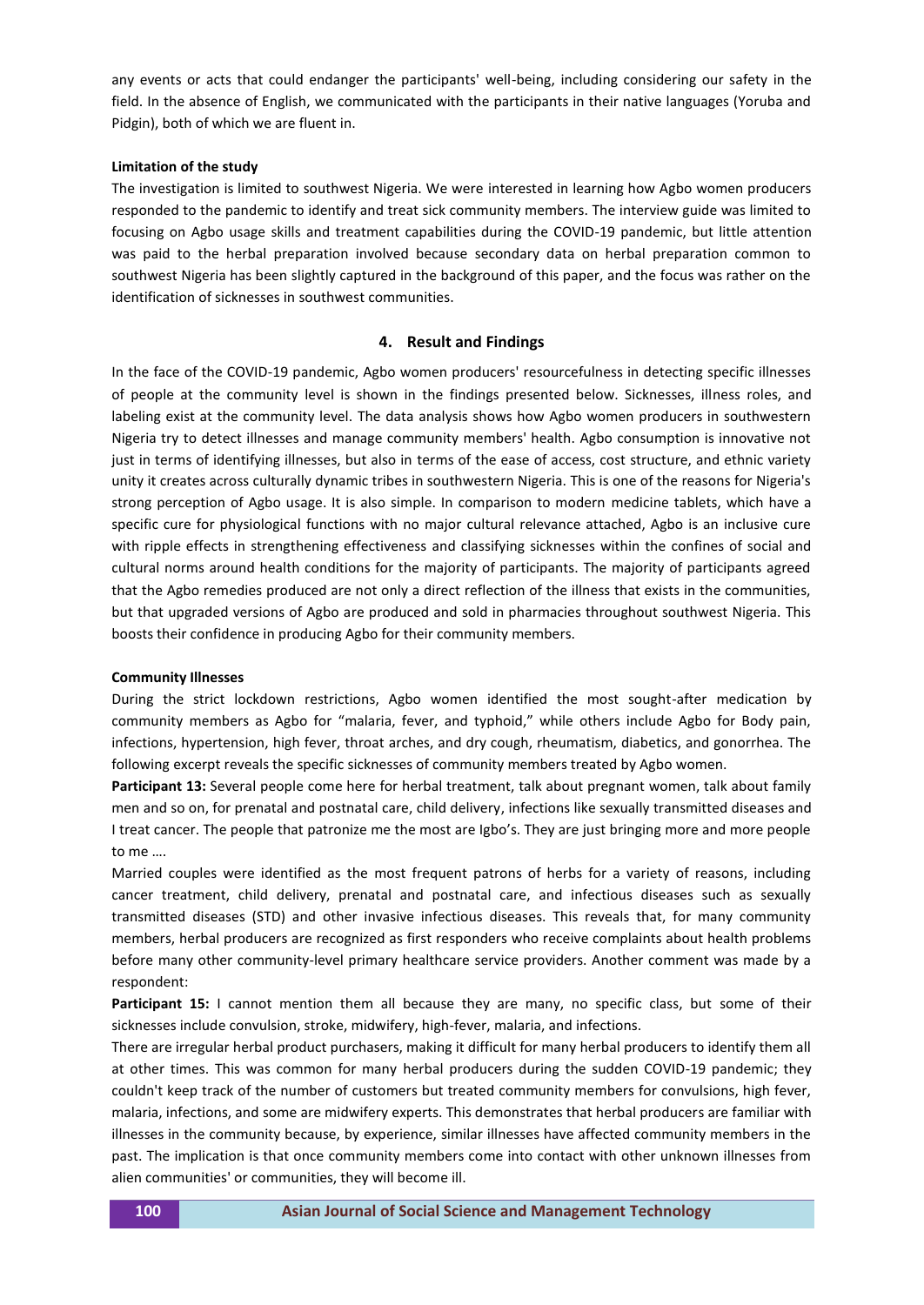#### **Reasons for Herbal Usage**

To avoid being labeled as COVID-19 patients, participants revealed that most community members preferred visiting Agbo women producers over visiting hospitals for proper check-ups and treatment. Some participants also demonstrated that many western Nigerians are unwilling to change their use of herbal medicine due to its therapeutic and functional benefits, such as increasing sexual performance, using it to prepare soup, bathe, and drink as tea to aid daily activities at work and home. According to one of the participants:

**Participant 3**: ... the most sought-after herbal medicine is Agbo for malaria and typhoid. Especially during this period of lockdown, people are afraid that medical workers will tag any malaria symptoms that make them visit the hospital as COVID-19. And this category of people I treat includes herbalists, prophets, and clerics… and more men than women patronize me.

Social stigma, fear of contracting coronavirus, and the low cost of herbal products were all common reasons for herbal use in Nigeria during the lockdown. Other reasons for choosing herb over hospital services during the strict lockdown included fear of being labeled as a COVID-19 patient and isolation from family. Most herbal wholesalers were patronized by spiritually inclined herbalists, prophets, and clerics. They come to treat malaria and typhoid, among other things. This shows that the social interpretation and meaning attached to the appearance of illness directly shape responses and reactions that affect community members in the same location. One person who took part had this to say.

Participant 1: what people are saying is that the outbreak of the novel coronavirus symptoms has been sneezing, dry cough, and sore throat ... and all these have existed before and people have been treating this before. And while nobody is opening their mouth to demand herbal mixture for COVID-19, people are coming to request for Agbo to fight typhoid and malaria… people are afraid of going to the hospital so they wouldn't test them positive for COVID-19.

A search for details about symptoms and hypothetical herb preparations are two common methods that herbal producers use to guide their herb remedies. Another way they recommend treatment to community members is when ill community members patronize herbal producers for treatment experience. This demonstrates that Agbo women producers preserve historical details and use the knowledge gained from previous symptoms and complaints of community members to develop healing actions for community members. Another comment was made by a respondent:

**Participant 4:** I am an Agbo wholesaler; I sell in large quantities to people that hawk herbal medicine by the street and market; and during this period of lockdown, they patronized me more for Agbo to cure typhoid fever and the reason is that malaria and body pains result in typhoid, so people consume this typhoid one more.

Meeting the health needs of community members can be accomplished through the channel of distribution and the locations where the herb is produced and sold. During difficult times such as disease outbreaks, Agbo producers use the services of Agbo hawkers and distributors to reach distant community members who require treatment for malaria, typhoid, body pain, and fever. During a visit to Agbo producers, information about the cure for COVID-19 confirmed cases were shared among several recommendations from social media such as radio and televised broadcast, and those who use and sell Agbo products were the first step in recognizing occupants of sicknesses in the community by many other Agbo producers. To provide more reasons for

**Participant 12:** the reason people sort after malaria and typhoid herbal medicine than others are because it is the most common sickness in this area…. and the middle-aged and elderly people are the most people that buy herbs from me.

This demonstrates that the most common illness in a region guides the hypothetical conclusion of how Agbo producers identify the sicknesses of community members.

#### **Categorizing sick individuals at the community level**

Those with diverse sicknesses who experienced multiple episodes of illness will be exempt from their normal social responsibility to seek competent help and try to recover through collaboration with available competent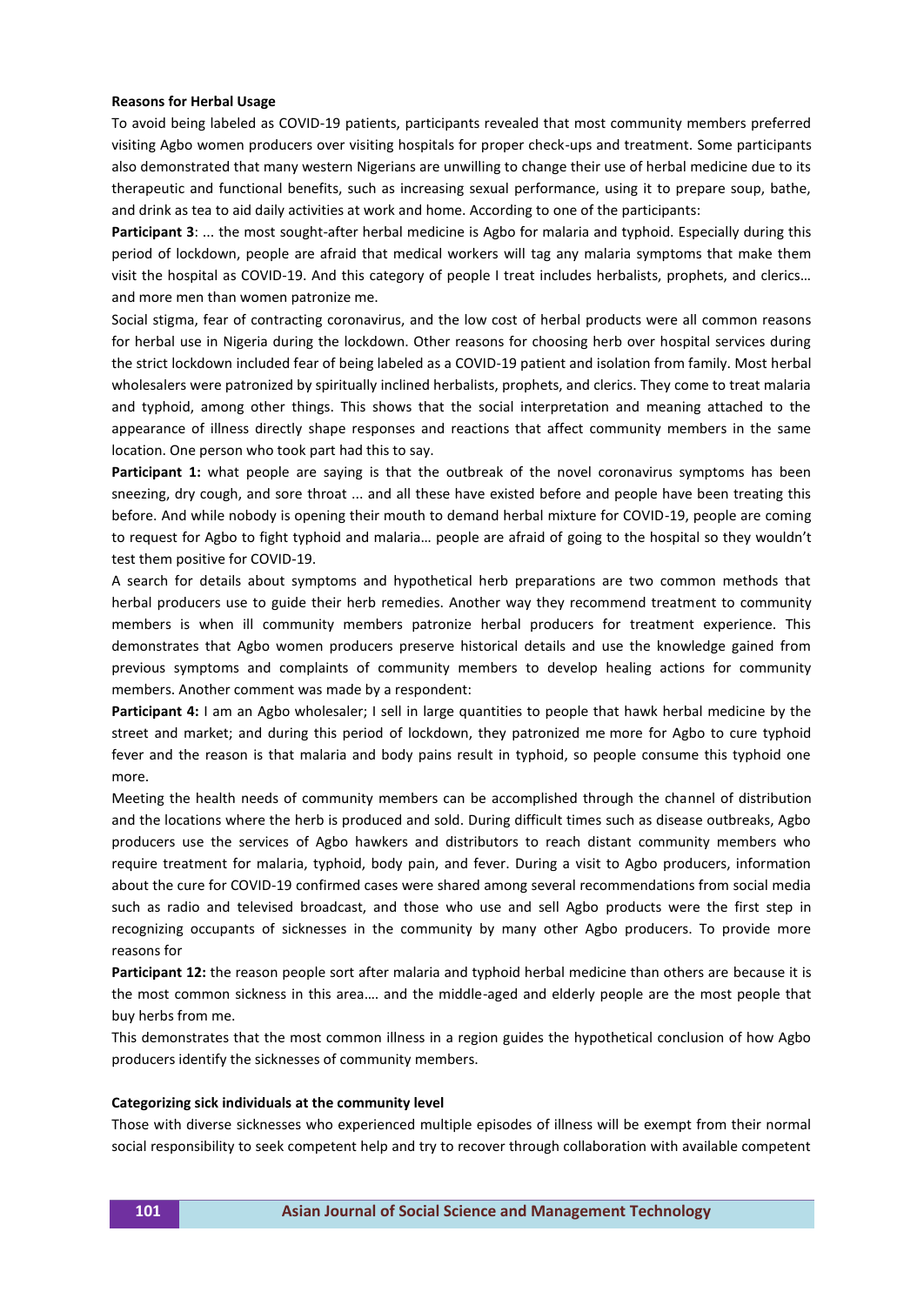health workers. Some participants argue that the following are reasons why these sicknesses are common in rural-urban areas and why community members are comfortable visiting herbal medicine producers:

Participant 7: it is both literate and illiterate that come here, both young and old. People with ties and suit demand for herbal medicine… they complain of the symptoms of "Jedi-Jedi and Opa eyin" and we give them herbs which they use, and they come back to testify that the symptoms they had yesterday have gone.

Patrons of herbal products are diverse, with demographic characteristics such as employed, unemployed, young, and old, and they regularly visit Agbo women shops to obtain herbal drinks for a variety of illnesses such as back pain, hemorrhoids, erectile dysfunction, constipation, bowel cleansing, excess sugar, and malaria treatments. This shows that herbal product patronage is culturally embedded, and herbal patrons do not question its health implications during or after consumption.

**Participant 8**: anybody using this Agbo can't fall sick. That's the truth because with anybody using this Agbo, there can be nothing like the Coronavirus in them.

Oral assurance is a powerful tool for confirming the quality of Agbo products. Although Agbo producers treat many illnesses at the community level, participant 8 and some other participants maintained that there are some illnesses that they do not cure and that they do not consider providing any long-term place to treat such people.

**Participant 11:** the stress people are passing through a daily couple with mosquito bites, typhoid, malaria, and body pain are the most prominent ones. You know there are some disabilities or brain damage caused by high fever, we can work or try our best on that. But other disabilities like crippling feet or anyone with a spiritual undertone, we don't attend to them here.

Most herb producers specialize in strain and depression combined with other symptoms such as malaria, typhoid, and fever, but illnesses with spiritual undertones and disabilities such as crippled feet and mental disorders are areas Agbo practitioners avoid treating in many cases due to their lack of expertise in these areas. This shows that herbal knowledge on the treatment of unfamiliar illnesses is limited, necessitating the expertise of other professionals in the community. The herbal producers also refer members of the community to hospitals in search of this treatment. According to one of the respondents:

Participant 3: If there are spiritual cases like spiritual attacks, I can cure them with herbs. But I don't provide space for people to sit or rest in place.

Herbal experts have identified non-medical diagnostic measures to treat malaria, fever, and spiritual illnesses, but they lack the resources to accommodate a wide range of people suffering from what they call spiritual illnesses. This demonstrates that they do the same for sick people in the community because they do not have enough resources to treat everyone in the community. One of the respondents goes on to say:

**Participant 4**: I don't have any room for people to stay, once you buy, you can take your leave, but there is no problem sitting for a few minutes to confirm how effective my product is.

A few other participants, on the other hand, agree that they temporarily provide a relieving place to rest for sick persons who may be in critical health conditions. This demonstrates that herbal producers use a variety of methods to treat and respond to illnesses in the community.

**Participant 1:** the males are my regular customers here because of the amount of sugar that they consume. People with disabilities and those with hazardous jobs come for the same Agbo that I sell, I believe they are vulnerable and when exposed to sun rays, breeze and cold like the Okada riders I ask them to rest here for a while to check how their condition has improved, but if they are in a haste, I ask them to give me feedback later.

Lifestyle practices and the type of occupation of community members are push factors influencing herb product consumption. Males are categorized as the primary consumers of herbs with alcoholic content. They are identified as commercial motorcyclists, including commercial bus drivers who are constantly exposed to harsh sunlight, and individuals whose poor lifestyle habits, such as those who consume a lot of sugar, put them on the verge of consuming herbal products. This demonstrates that herbal producers rarely advertise their Agbo products, but individuals self-patronize Agbo producers for reasons of convenience, occupation, and lifestyle practices.

**Participant 15:** depending on the sickness. To some sick people, we rally around them here and ask their relatives to be monitoring their progress. At least one person. For instance, the people we ask to stay are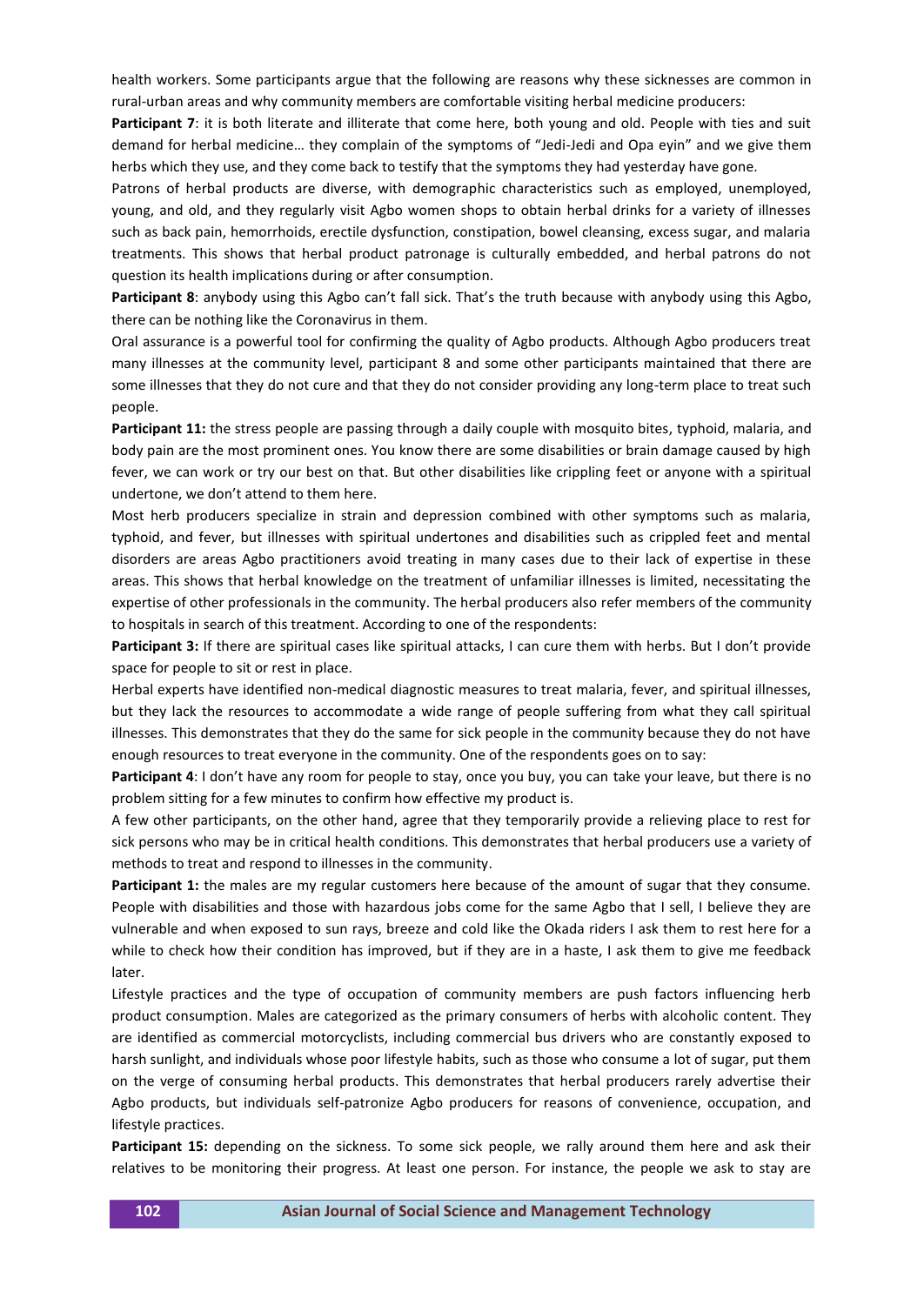mostly pregnant women who are experiencing premature laboring... we have over 800 child deliveries backed up with records here. But some sickness usually has a spiritual undertone, so we avoid them if we cannot bear the spiritual risk. A good example is Jakute (Leprosy) and mental illness.

Each Agbo producer has a unique approach to treating community members. The approach is determined by the type of illness and disease. In some cases, a sick person's family member will mediate between the Agbo producer and the ill person, but if the illness is outside their area of expertise, they avoid both the mediator and the ill person. These illnesses include mental illness and leprosy. This reveals that herbal practitioners limit themselves to presumptuous areas of expertise and do not attempt to expand their knowledge beyond their area of expertise.

**Participant 2:** I will take care of them here. Before they leave, they would have seen some changes. But I don't provide rooms for them, the seat on this chair.

Many Agbo women producers have gained confidence in their herbal mixtures and their herbal remedy to treat community members who are sick over the years. This assurance extends to other members of the community who may not be sick from common ailments such as body pains or malaria, but are sick because of societal and marital expectations. Many of the participants claim to be experts in dealing with various biosocial and cultural challenges. This demonstrates that capacities and promises about the efficacy of herbs are additional ways Agbo producers sell their products and treat community members.

**Participant 10:** ... I have Agbo for child conceiving/bearing, cure for coronavirus and a good deal of healing sickness, people that regularly patronize me are the king's men, elderly women, lecturers, and students.

Without any known therapeutic trial; concoction through the relevance of previous experiences and incantation are unproven techniques herbal producers use to treat community members, including kings' men, lecturers, students, and the elderly. This demonstrates that education and culture do not oppose the use of the herb in the community to treat specific illnesses.

**Participant 9:** I have Agbo to make barren women pregnant. "we don't carry out the test here. After people come to complain of their ailment, I mix the right leaves and root herbs for them. I haven't come across an ailment I can't handle".

Another participant also stated that:

**Participant 2:** those looking for a child come here majorly, so more women than men patronize me.

More men are identified as alcoholics, STD carriers, commercial drivers, and those exposed to occupational hazards, while more women are barren, elderly women, and those seeking medication for their children patronize herbal producers. This demonstrates that herbal consumption is gendered at the community level.

**Participant 14:** I can treat blindness, stroke, and infections with an herbal mixture Another participant also maintained that:

Participant 2: I sell Agbo for stroke, gonorrhea, and Human Immune Virus (HIV).

Agbo producers' use of observation and spiritual consultations as treatment pathways has proven to be their reliable method of identifying sicknesses in the community.

## **Using herbal knowledge to identify a sickness at the community level**

Traditional experience is used to guide the identification of sicknesses through the use of herbal medicine. There is no guarantee of safety when using this method used by herbal producers because it is entirely subjective and based on experiences, belief systems, hypothetical formatting, inspiration from supernatural powers through divination, and spirituality. The steps for identifying sicknesses in southwest Nigeria are outlined below.

Step 1: Thorough understanding of herbal production activities.

Before identifying or treating illnesses, it is recommended that years of learning be encouraged. Herbal and indigenous medicine ingenuity is constant, with all-around insights from partners such as herb distributors and herb traders across communities. This knowledge is primarily subjective, based on experience, and possibly lacking in proven experimentation.

Step 2: Identifying sicknesses based on feedback from community members.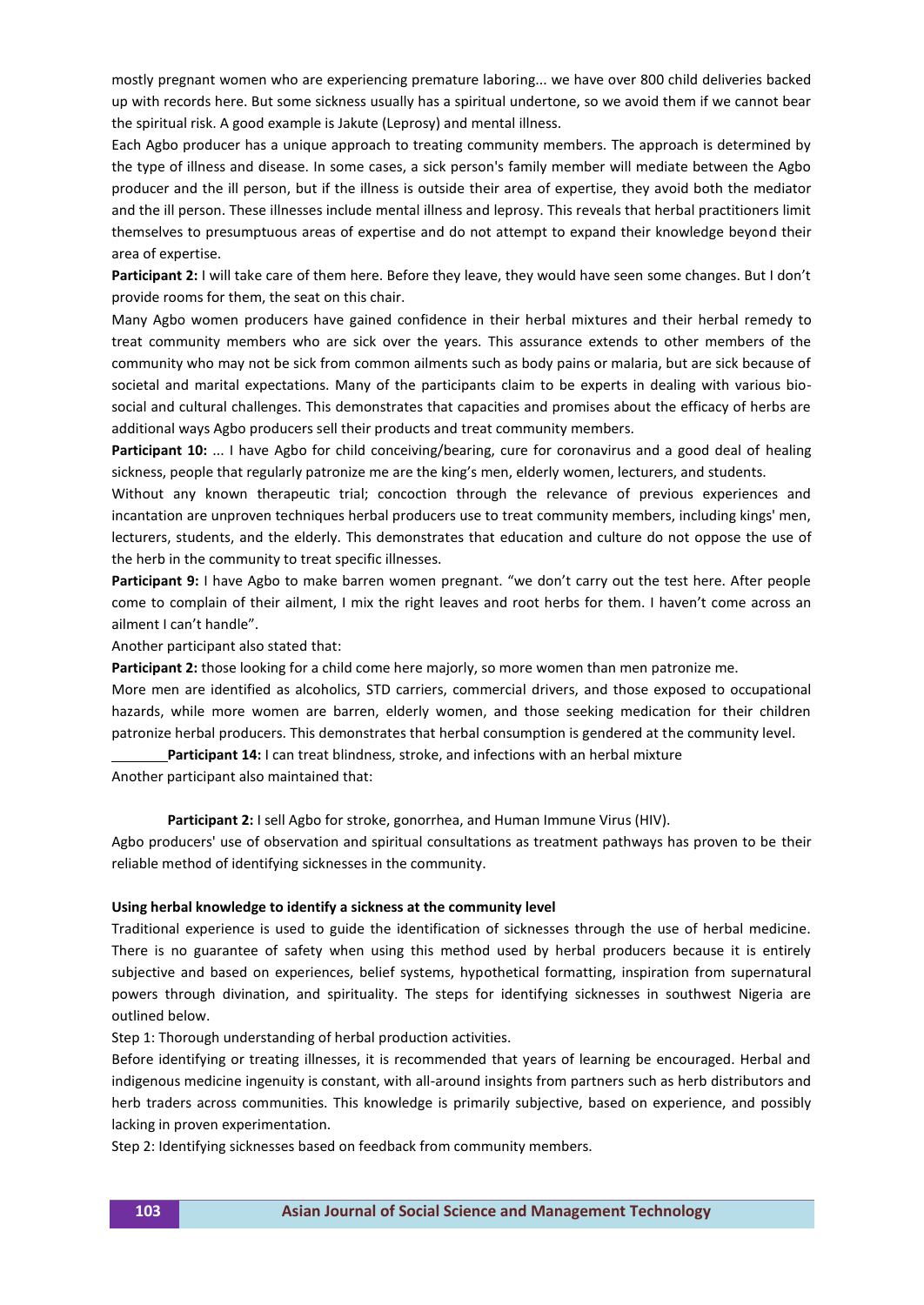The feedback of community members assists Agbo producers in learning new methods of identifying illnesses. This is a subjective method widely accepted by most herbal producers for guiding treatment for different sicknesses.

Step 3: Consultation.

To guide the identification of sicknesses, Agbo producers rely on insight and advice from members of their Agbo association. The consultants are older people whom the younger women herbal producers visit, such as relatives or a mentor in the herbal medicine trade.

Step 4: Reference services

When they are unable to treat a specific ailment, they refer patients to another herbal medicine maker or the hospital. They advise their community members to obtain a medical report from the hospital, which will serve as a guide for their understanding of the sicknesses.

Step 5: Recommendation from herbal hawkers and herbal material distributors

When identifying sicknesses, Agbo producers consider a variety of factors, including information on those who sell herbs and their spiritual and divination sources. They do this to collect robust data that will guide how they identify sicknesses in their communities.

These steps are passed down from generation to generation. It is regarded as a method of treating and identifying sicknesses.

## **Agbo production and the Parsonian Model**

The Parsonian model (1951:436), as illustrated by Segall (1976), describes four interrelated longstanding classifications of the sick role model. The sick role is divided into two major rights and two major duties. Similarly, Agbo producers agree that when sickness is beyond the occupants' control, they should be temporarily exempt from their normal social responsibility due to their varying inability to perform a normal task or social obligation. The diagram below depicts the sick role variables and basic components that describe both Agbo producers and the social responsibilities of various herb end-users.

## **Figure1. Parsonian Conceptual Model of Sick Role Variance**



**Segall**, 1976

In perspective, most Agbo women producers reflect on the social acceptance of Agbo among various communities in southwestern Nigeria. Spiritual and cultural causation of illnesses is asserted by Agbo producers same as psychological, physical, and psychosocial causation of illnesses in the community. They are more at ease treating acute illnesses than chronic illnesses. By doing so, they provide a temporary resting place for their customers and encourage them to leave immediately after their relief. This treatment response is common across genders, but they found that most men in commercial day-to-day businesses, such as motorcyclists, bus and truck drivers, and traders who prefer to consume Agbo mixed with alcohol, did not have this problem. Several producers demonstrate that Agbo usage was in high demand due to community members' lifestyle practices and the socio-demographic characteristics of their customers. As a result, the reproduction of Agbo in the community is linked to the adherence to the recommended instructions of Agbo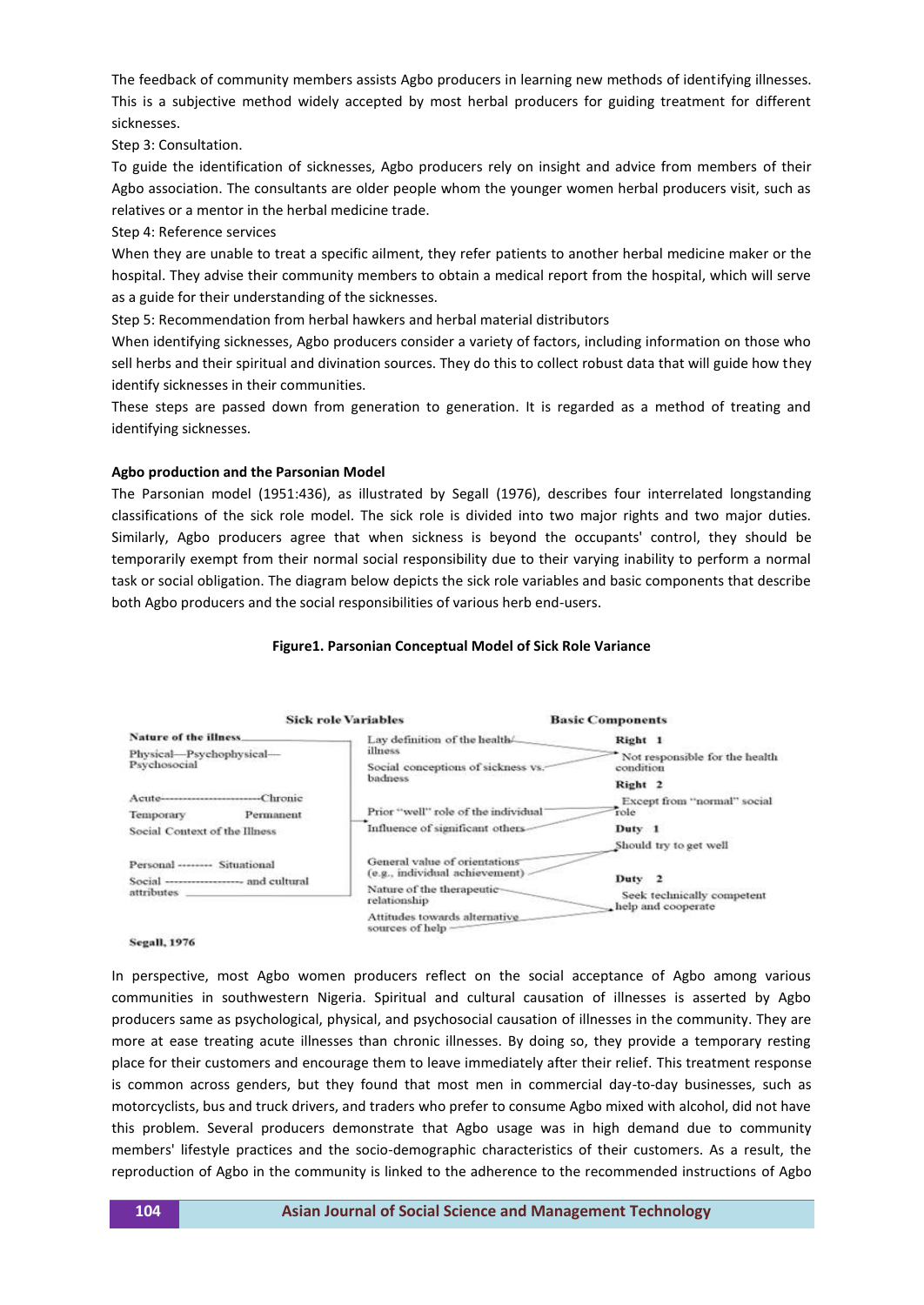women. Meaning, the prevalence of illnesses in the community is not only spiritually or culturally influenced, but the lifestyle practices of community members are a cause for concern, which factored in Agbo being readily available to community members despite the stringent COVID-19 lockdown.

During the lockdown, there was stigmatization, medical credibility, and misinformation, including inadequate testing facilities, a limited number of formal quarantine centres, scarcity of intensive care units, administrative failures, fear of dying, community stigma, feelings of insecurity, fear of isolation, the pressure of maintaining social distance, lack of trust of treatment, increased number of COVID-19 cases, the absence of COVID-19 cure, loss of social and emotional capital, and concerns about severing family bonds, all played a role in determining reverence Agbo producers place on their orientation value of herbal production at the community level. Agbo women producers shared a variety of details about how their customers were afraid of being stigmatized or labeled as COVID-19 patients if they visited the hospital. They believe that the lack of medical credibility during the COVID-19 pandemic in protecting the image of people living with coronavirus symptoms provided an opportunity for them to treat more community members who had previously followed an orthodox medicine method in the community. Both male and female Agbo producers shared their perspectives on the social perception of illness. They demonstrated how Agbo knowledge is shielded to identify sicknesses in community marketplaces.

This suggests that, while community members tolerate Agbo use, most westerners prefer Agbo use because of its socio-cultural values. According to them, a larger number of patrons still believe it is more potent with functional therapeutic benefits in identifying and treating sickness at the community level. This is due to past success stories, existing perceptions of significant others such as family relatives, the cost of Agbo products, purchase locations, distribution patterns through hawkers and nearby herbal shops, and oral assurances of Agbo producers. All of these are the values of orientation that govern the social conception of Agbo production, including divination and incantation used in illness treatment. Agbo producers link their therapeutic relevance and accomplishments to the aforementioned social context of herb production. Lipman and Sterne (1969) emphasize the need to modify the Parsonian paradigm to include cases in which the sick role is not only a temporary state of exemption from primary task obligations to recover, but also to include a terminal sickness model for the aged, mentally retarded, and physically handicapped (Segall, 1976). This also translates to the fact that some Agbo producers explicitly state that they do not treat certain health conditions and are unwilling to take the health risk. Mental illness, leprosy, and some high-level spiritual attacks are examples of such health conditions. Agbo producers adhere to the Parsonian sick role model, which states that patients, as subordinate members of their treatment, are victims of their illnesses and are expected to take responsibility for their care to recover and perform social roles in the community optimally.

## **5. Discussion**

The findings presented above add to the existing evidence on whether Agbo women producers have potential in difficult times, particularly during the COVID-19 pandemic. The findings indicate that Agbo women producers demonstrate competency as experienced caregivers trusted in identifying and treating sicknesses of community members- who frequently sought Agbo for malaria, typhoid, and cure for body infections about two to six times per week. Traditional healers frequently use oral discussions with their customers, past experiences, and spiritual consultation to learn about the history of the illness and treatment (Ezekwesili-Ofili & Okaka 2019). When the functional social and psychological coping conditions improve, the social agreement of temporally identifying and treating sicknesses via Agbo decreases (Segall, 1976). Agbo women producers identify and treat sicknesses by using herbs, minerals, animal parts, incantations, and other relevant spiritual and natural techniques based on shared cultural values and beliefs. This finding lends support to other studies (Sofowora, 1982; Ezekwesili-Ofili & Okaka 2019: Okafor & Ham, 1999; Taiwo, 2013), indicating that Agbo producers are initially hesitant to pass on their ancient knowledge and practices to unrelated individuals in the same locality while relying on ancient experiences, observations, mixed knowledge, and ritual practices to diagnose, prevent, remove spells, and manage diseases identified by recommending a mixture of herbal materials.

Talcott Parsons (1951:436) first described the four interrelated longstanding prospect classifications of sick persons who are exempt from their normal social responsibility to seek competent help based on their varying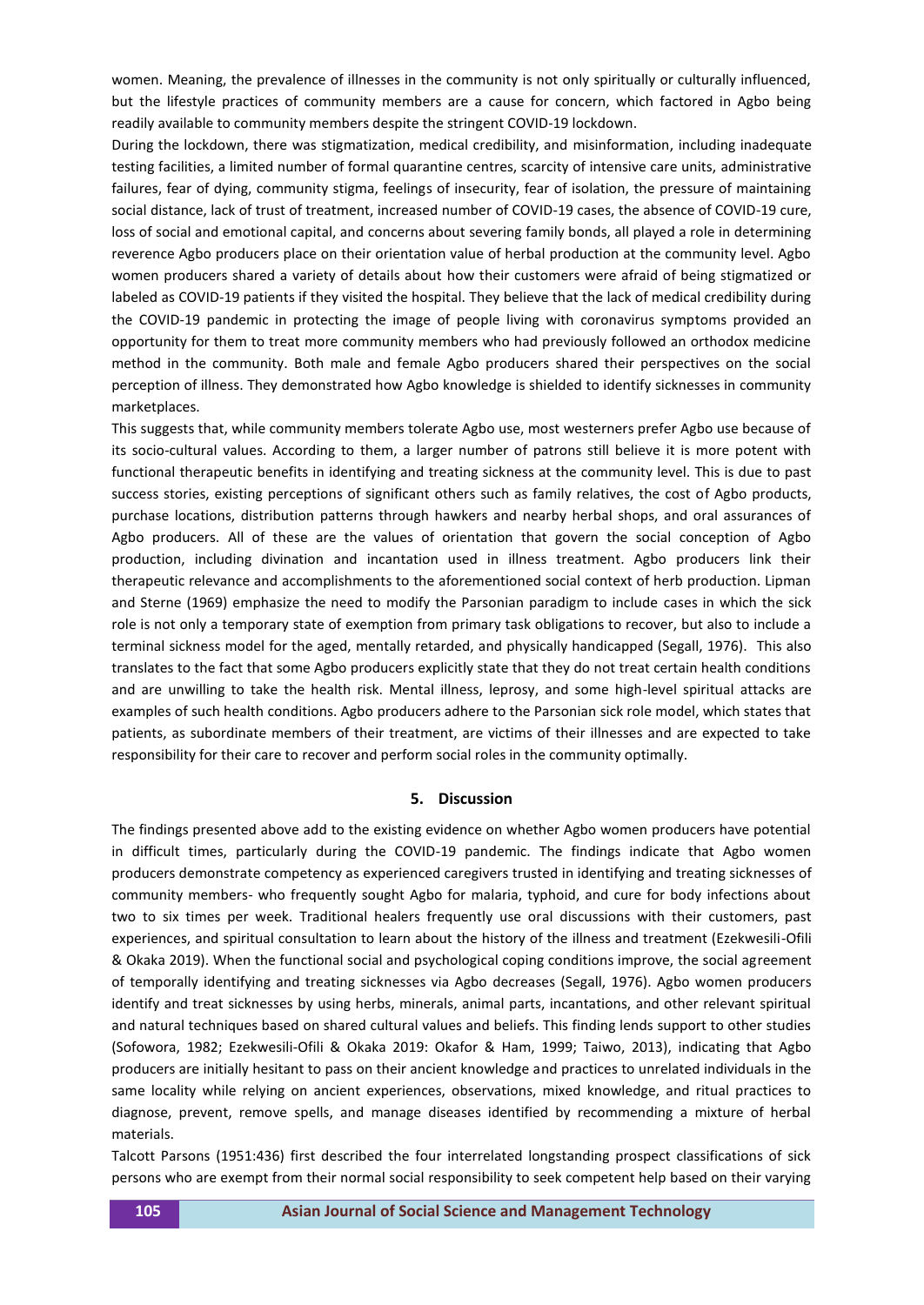inability to perform normal task obligations 69 years ago (Segall, 1976). The long-standing Parsons model also supports a World Health Organization (2019) finding that identifies herbal medicine as serving over 80 percent of African populations who rely on native practices as primary healthcare to treat ailment due to fear or lack of trust in modern medicine or being labeled for the sickness they live with. Many of the Agbo producers believe the treatment measures of herbal medicine have helped them in identifying sicknesses and combating abrupt health attacks, especially those with COVID-19 symptoms in communities.

Since the lockdown, Agbo producers have sorted for pure roots and bark of specific trees through various channels and recommendations from their distributors and mentors to treat their community members. malaria, typhoid fever, hemorrhoid, measles, stomachache, and other common ailments are treated by these Agbo women. Agbo producers only demonstrated treating sicknesses with a temporary stay at their Agbo shop, but they did not demonstrate any preventive measures for observing the COVID-19 warning signs, which appear 1-14 days after contact with an infected individual. The sick persons in these communities have varying expectations based on the various episodes of illness (Segall, 1976; Kassebaum & Baumann, 1965; WHO, 2020). According to research, readiness to accept the presence of sickness condition in the body is operationalized as a willingness to consult a health practitioner (Segall, 1976). This is one of the reasons why many of the participants have increased their patronage of Agbo, which is also one of the main reasons why most community members have declined to visit hospitals to avoid being labeled as COVID-19 patients. According to Parsons' sick role model, sick persons must stop performing stressful daily activities and become dependent on significant others for their recovery by utilizing professional healthcare ingenuity resources. The participants in the study demonstrated a high level of social agreement when purchasing Agbo, but consistency in adhering to the prescription of Agbo consumption was mentioned as a silent challenge.

#### **Certain application**

Traditional medicine, particularly in Asia and Africa, is becoming more popular among medical doctors as specific modes of pharmacological action are identified. Herbal medicine has been proposed as an alternative therapy for the treatment of gastroenterological reflux disease (Tominaga and Arakawa, 2015). Certain diseases, such as coronavirus, obesity, and metabolic syndrome, are becoming more common around the world. Clinical research should be conducted on data from the mechanism, efficacy, and pharmacological functions. The quantifiable application of herbs stems from the emerging themes identified in this study. This can help health professionals justify, modify, and improve existing strategies. Here's an example of how you could use it.

#### **Using individual feedback to improve professional practice in healthcare:**

Feedback is defined as actions taken by external agents to provide information about aspects of someone's experimental performance over a specified period (Kluger & DeNisi, 1996; Ivers et al 2014). Feedback promotes learning, which has a significant impact on patient outcomes and can be used as an improvement strategy for professionals engaged in quality healthcare practices. Although individual feedback can be perceived as threatening and may not help improve care if delivered poorly, both solicited and unsolicited feedback can be used to support and guide the diagnosis of many unknown health causes. As a result, there is a need to comprehend the various levels of patient feedback, such as performance feedback, as well as how and when to apply this feedback to improve the quality of care for various tailored health conditions in specific cases. As the case may be, this can help improve knowledge of health conditions.

#### **Using triangulated evidence-based results dispersed across multiple disciplines:**

To best address visible and unnoticed health conditions and crises, it is necessary to apply practical knowledge from various fields of experience, including insights from traditional and herbal healers. This can help address the possibility of behavioral attributes interfering with treatment performance through trial and standard doses such as rabeprazole, which proved to be effective in the treatment of gastroesophageal reflux disease and showed comparable efficacy to orthodox medicine (Tominaga and Arakawa, 2013; Fugiwara and Arakawa, 2009). These trials should be designed to determine how effective it is in everyday practice to identify a sickness. This should explain whether the identified sickness has any efficacy, which is almost always compared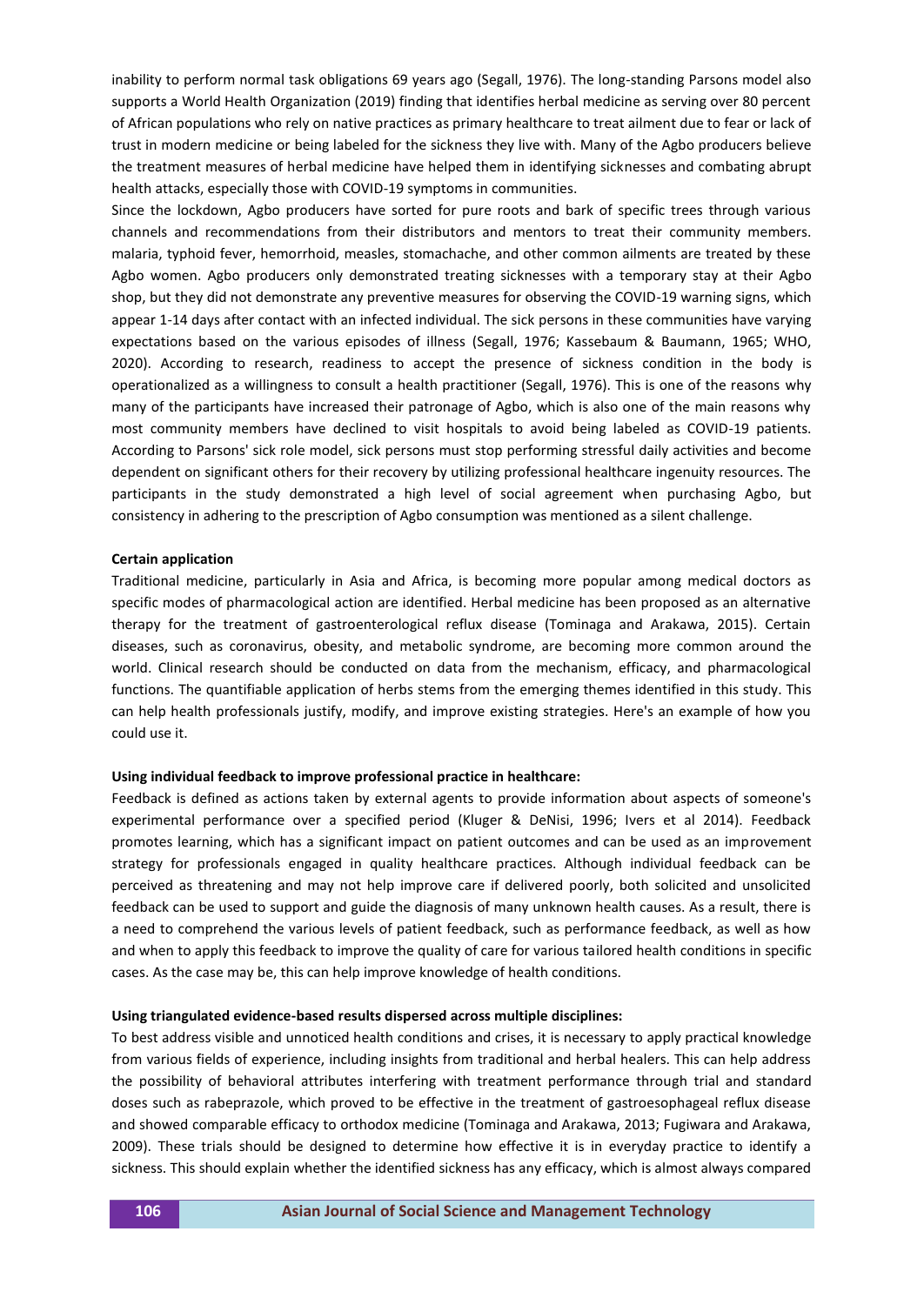to placebo under ideal conditions. The applications for Agbo should minimize negative and side effects. The reality is that most people make health decisions based on cultural beliefs rather than knowing the chemical constituents of the medicinal plant. Many herbal formulations contain chemical substances that cause allergic reactions, such as salicylic glucosides and lactonic sesquiterpenes. Furthermore, some plant constituents, such as safrole, bergapten, and pyrrolizidine Alka, are carcinogenic.

## **Updating synthesis from triangulated evidence of feedback and trials assessment:**

There is potential significance in medical services when professional clinical credibility is improved through the development of evidence from patient feedback and trial assessment in healthcare. This can be useful for establishing a baseline performance. It is available in a variety of formats, including explicit targets and cases for an action plan (Ivers & Grimshaw, 2016).

## **Understand the socio-psychological mechanisms that interact with patients' responses:**

The presence of patients' uniqueness frequently intersects with feedback intervention and outcomes. Outside of a clinical setting, there is a need to understand the pleasant and unpleasant conditions that interact with different patients. Knowing their environmental conditions and what clinical setting will be required can help with complex or unknown illness causation diagnosis. Furthermore, the use of Agbo during pregnancy and breastfeeding should be strictly supervised by a doctor because many herbs have not been studied and the resulting formulations have not been tested (Roland and Torgeson, 1998; MRC, 2007; Firenzuoli and Gori, 2007). The importance of clinical application for herbal medicine is undeniable in terms of its future gain reliability and wise acceptance. This would be beneficial to patients' overall health (Tominaga et al., 2009).

## **6. Conclusion**

Agbo women producers are therapeutic traditional healers who specialize in identifying various sicknesses of community members, such as infections, diseases, and illnesses, particularly malaria and typhoid, which are most common in southwestern communities in Nigeria. Aside from its abilities in herbal medicine, some scholars argue that Agbo has low toxicity, low cost, accessibility, affordability, the first point of contact for users, healing effectiveness, and reliability in combating various forms of illness. In the year 2020, it was linked to patient avoidance of being labeled as COVID-19 patients in southwestern Nigeria, and this will influence at least 60% of the population. Coupled with the postulations that Agbo producers frequently link most diseases and sicknesses to spiritual, socio-cultural, and lifestyle causes, with preventive measures accorded to aid the physical, spiritual, moral, and social well-being, treatment patterns are heavily based on the demand of ill community members. While the reasons for using herbal medicine differ depending on the class and status of the individual. There are experientially relevant measures that are logically consistent with Agbo producers at the community level who are consistent in identifying sicknesses.

#### **7. Reference**

- 1. Adejumo, A., Faluyi, M., & Adejuwon, A. (2013). Role of socio-psychological factors in perceived quality of care rendered by traditional medical practitioners in Ibadan, Nigeria. *Global journal of health science*, *5*(6), 186.
- 2. Adeleye, I. A., Okogi, G., & Ojo, E. O. (2011). Microbial contamination of herbal preparations inLagos, Nigeria*. Journal of Health, Population, and Nutrition* (JHPN), 23(3), 296-297.
- 3. Agunbiade, M. O., Opatola, M., & Titilayo, A. (2012). Herb Sellers' Knowledge on Climate Change and Attitudes toward Sustainable Herbal Harvesting in Nigeria. *Journal of Applied Social Science*, *6* (2), 165- 175.
- 4. Awodele, O., Agbaje, E. O., Abiola, O. O., Awodele, D. F., & amp; Dolapo, D. C. (2012). Doctors' Attitudes towards the use of herbal medicine in Lagos, Nigeria*. Journal of Herbal Medicine*, 2(1), 16-22.
- 5. Bendelow, G. (2009). *Health, Emotion, and the Body*. Cambridge: Polity Press.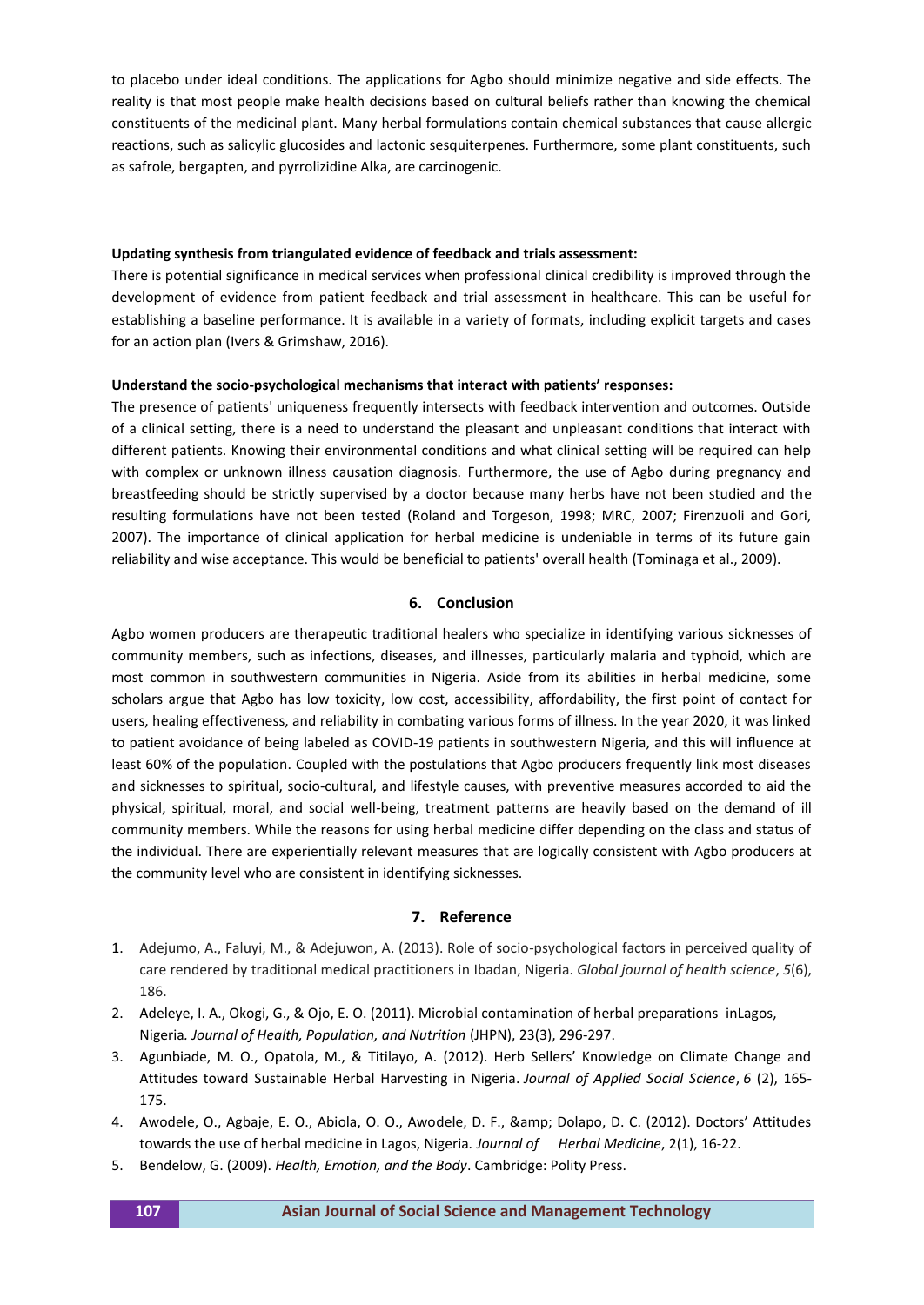- 6. Braun, V., & Clarke, V. (2019). Reflecting on reflexive thematic analysis. *Qualitative Research in Sport, Exercise and Health*, *11*(4), 589-597.
- 7. Brimah, P., & Adigun, R. (2014). Jedi-Jedi: Towards A Formal Medical Classification of a Sugar Problem in Africans. RGUILD, 2(1), 10001.
- 8. Chavunduka, E. L. Christianity, African Religion and African Medicine in World Council of Churches. 1990.
- 9. Chukwuneke, F. N., Ezeonu, C. T., Onyire, B. N., & Ezeonu, P. O. (2012). Culture and biomedical care in Africa: the influence of culture on biomedical care in a traditional African society, Nigeria,West Africa. *Nigerian Journal of Medicine*, *21*(3), 331-333.
- 10. Dierenfeld, H., & Merceron, A. (2012). Learning analytics with excel pivot tables.
- 11. Duru, C., Nnebue, C., Uwakwe, K., Diwe, K., Irene, M. and Iwu, C. (2016). Prevalence and pattern of herbal medicine use in pregnancy among women attending clinics in a tertiary hospital in Imo state, southeast Nigeria. *International Journal of Current Research in Bioscience and Plant Biology,* 2(3), 5-14.
- 12. EMEA (2005). Guidelines on Quality of Herbal Medicinal Products/Traditional Medicinal Products, EMEA/CVMP/814OO Review. European Agency for the Evaluation of Medicinal Products (EMEA), London.
- 13. Ezekwesili-Ofili O, Onyemelukwe N., Asogwa P, & Orji I, 2014. The bio-load and aflatoxin content of herbal medicines from selected states in Nigeria. *African Journal of Traditional, Complementary and Alternative Medicines*. Pp. 143-147.
- 14. Ezekwesili-Ofili O., & Okaka C. 2019. Herbal medicines in African traditional medicine. Doi:10.5772/intechopen.80348.
- 15. Ezeome, E. R., & Anarado, A. N. (2007). Use of complementary and alternative medicine by cancer patients at the University of Nigeria Teaching Hospital, Enugu, Nigeria. *BMC complementary and alternative medicine*, *7*(1), 1-8.
- 16. Eshemokha U. (2019). What do you know about Agbo? Nigeria Health Blog. nimedhealth.com.ng/2019/05/10/what-do-you-know-about-agbo/
- 17. Fakeye, T.O., Adisa, R. and Musa, I.E. (2009). Attitude and use of herbal medicine among pregnant women in Nigeria. *BMC Complement Alternative Medicine*, 9:53.
- 18. Firenzuoli, F. and Gori, L. (2007). Herbal medicine Today: Clinical and Research Issues. *Evid Complement Alternat Med*, 4(1): 37-40.
- 19. Fujikawa, Y. and Arakawa, T. (2009). Epidemiology and clinical characteristics of GRED in the Japanese population. *J. Gastroenterol*, 44:518-534.
- 20. Goodman, L.A. (1961). ["Snowball sampling"](https://doi.org/10.1214/aoms/1177705148). Annals of Mathematical Statistics. **32** (1): 148 170. [doi](https://en.wikipedia.org/wiki/Doi_(identifier))[:10.1214/arms/1177705148](https://doi.org/10.1214%2Faoms%2F1177705148)
- 21. Ivers, N & Grimshaw J. (2016). Practice feedback interventions: 15 suggestions for optimizing effectiveness. *Ann Intern Med*. 164(6), pp.435-441.
- 22. Ivers, N, Sales, A, Colquhoun H, Michie, S Foy, R, Francis, J& Grimshaw J. (2014) No more business as usual with audit and feedback interventions: towards an agenda for a reinvigorated intervention. Implementation Science, 9(1), 1-8, 14.
- 23. Jackson, K., & Bazeley, P. (2019). *Qualitative data analysis with NVivo*. SAGE Publications Limited.
- 24. Jutel A. (2009). Sociology of diagnosis: a preliminary review*. Sociology of health and illness*, 31,2, 278-99.
- 25. Jutel,A.(2010). Medically unexplained symptoms and the disease label. *Social Theory & Health*, *8*(3), 229- 245.
- 26. Kadiri, A. B. (2008). Evaluation of medicinal herbal trade (Paraga) in the Lagos State of Nigeria. Ethnobotanical leaflets, 2008(1), 90.
- 27. Kassebaum, G. G., & Baumann, B. O. (1965). Dimensions of the sick role in chronic illness. *Journal of health and human behavior*, 16-27. DOI: 10.5897/IJBC11.163
- 28. Kunle, O. F., Egharevba, H. O., & Ahmadu, P. O. (2012). Standardization of herbal medicines-A review. *International Journal of Biodiversity and Conservation*, *4*(3), 101-112.
- 29. Kluger, A. & DeNisi, A. (1996). The effects of feedback interventions on performance: A historical review, a meta-analysis, and a preliminary feedback intervention theory. *Psychological Bulletin*, *119*(2), 254.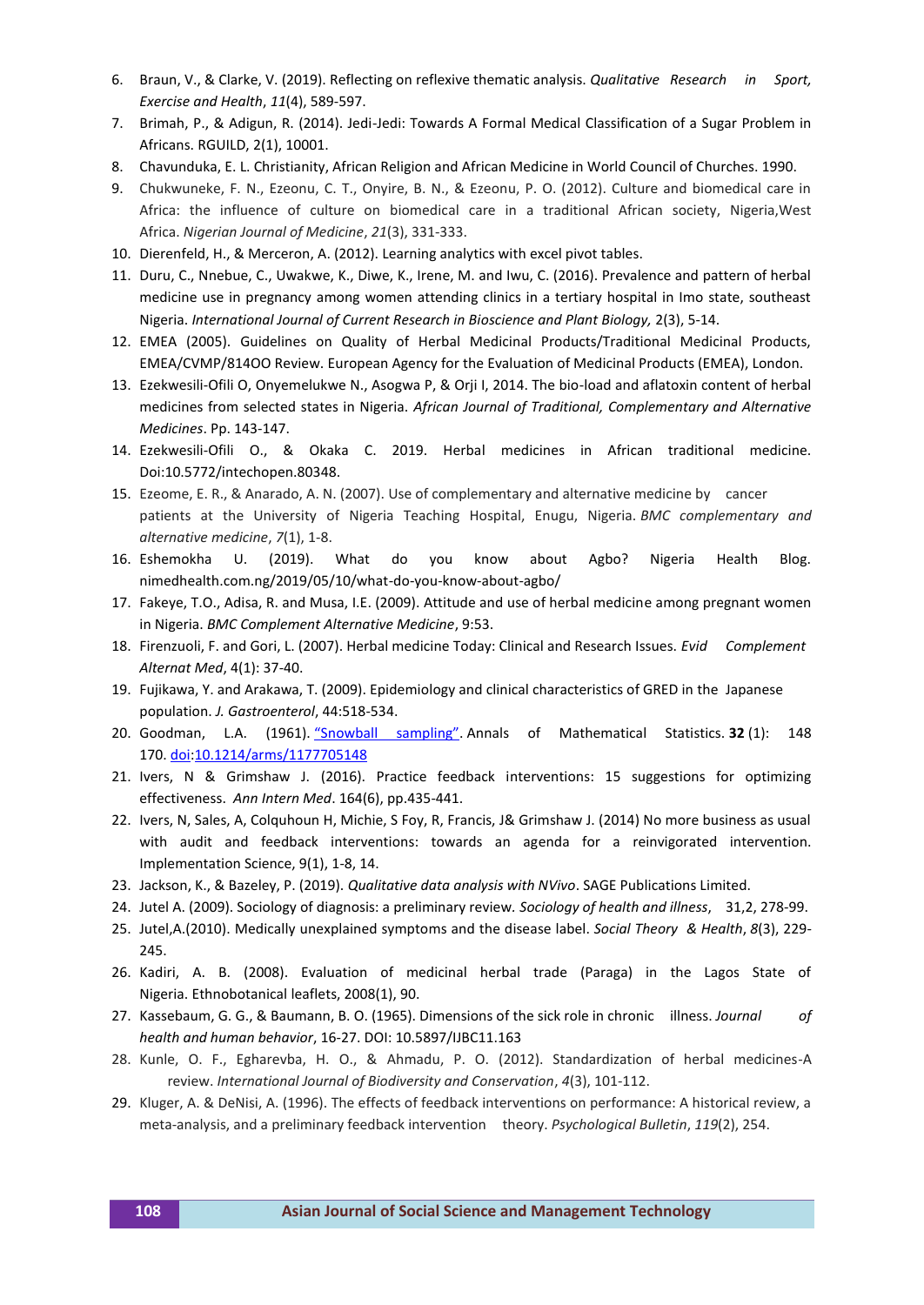- 30. Lawal, B., Shittu, O. K., Kabiru, A. Y., Jigam, A. A., Umar, M. B., Berinyuy, E. B., & Alozieuwa, B. U. (2015). Potential antimalarials from African natural products: A review. *Journal of intercultural ethnopharmacology*, *4*(4), 318.
- 31. Li, S., Odedina, S., Agwai, I., Ojengbede, O., Huo, D., & Olopade, O. I. (2020). Traditional medicine usage among adult women in Ibadan, Nigeria: a cross-sectional study. *BMC complementary medicine and therapies*, *20*(1), 1-7.
- 32. Lipman, A., & Sterne, R. S. (1969). Aging in the united-states-ascription of a terminal sick role. *Sociology and Social Research*, *53*(2), 194-203.
- 33. Linneberg, M. S., & Korsgaard, S. (2019). Coding qualitative data: A synthesis guiding the novice. *Qualitative Research Journal*.
- 34. Lubkin, I. M., & Larsen, P. D. (Eds.). (2006). *Chronic illness: Impact and interventions*. Jones & Bartlett Learning.
- 35. Mafimisebi, T. E., Oguntade, A. E., Ajibefun, I. A., Mafimisebi, O. E., & Ikuemonisan, E. S. (2013). The expanding market for herbal, medicinal, and aromatic plants in Nigeria and the international scene. *Med Aromat Plants*, 2(144), 2167-0412.
- 36. Mbah, F. (2020). Nigeria COVID-19 survivor: An experience I don't wish on anyone'[https://www.Aljazeera.com/news/2020/4/7/nigeria-covid-19-survivor-an-](https://www.aljazeera.com/news/2020/4/7/nigeria-covid-19-survivor-an-%09experience-i-) experience-i- don'twish-on-anyone.
- 37. Mahmud, A., & Islam, M. R. (2020). Social Stigma as a Barrier to COVID-19 Responses to Community Well-Being in Bangladesh. *International Journal of Community Well-Being*, 1-7.
- 38. Mahomoodally, M. F. (2013). Traditional medicines in Africa: an appraisal of ten potent African medicinal plants. *Evidence-Based Complementary and Alternative Medicine*, *2013*.
- 39. Mander M, 1998. Marketing of indigenous medicinal plants in South Africa: A case study in KwaZulu-Natal, FAO, Rome, Italy.
- 40. McPherson, S., & Armstrong, D. (2009). Negotiating 'depression' in primary care: a qualitative study. *Social science & medicine*, *69*(8), 1137-1143.
- 41. Mik‐Meyer, N., & Obling, A. R. (2012). The negotiation of the sick role: general practitioners' classification of patients with medically unexplained symptoms. *Sociology of health & illness*, *34*(7), 1025-1038.
- 42. NAFDAC (2008). Nigeria Journey: Some administrative guidelines. Http//www.nigerianafdac.org/journey.html.
- 43. NAN, 2019. Kidney disease: Why you should not take Agbo. *TheGuardian Nigeria,* March 18. <https://guardian.ng/features/health/kidney-disease-why-you-should-not-take-agbo/>
- 44. NCDC (2020). NCDC Coronavirus COVID-19 Microite. https://covid19.ncdc.gov.ng/
- 45. Offiong, A V. (2020). Nigeria: easing a lockdown, while ignoring WHO guidelines. [https://gga.org/nigeria](https://gga.org/nigeria-easing-a-lockdown-while-ignoring-who-)[easing-a-lockdown-while-ignoring-who-g](https://gga.org/nigeria-easing-a-lockdown-while-ignoring-who-)uidelines/
- 46. Ogaugwu, C., Mogaji, H., Ogaugwu, E., Nebo, U., Okoh, H., Agbo, S., & Agbon, A. (2020). Effect of Weather on COVID-19 Transmission and Mortality in Lagos, Nigeria. Scientifica, 2020.
- 47. Ogbera, A. O., Dada, O., Adeleye, F., & Jewo, P. I. (2010). Complementary and alternative medicine use in diabetes mellitus. *West African journal of medicine*, *29*(3).
- 48. Ogbu E & Uzoebo, C. (2020). Impacts of Environmental Challenges on Medicinal Plants and the Possibilities for Increased Sustainable Agriculture. *Covenant Journal of Entrepreneurship*, *4*(1).
- 49. Okafor C., & Ham R, 1999. Identification, utilization, and conservation of medicinal plants in South eastern Nigeria. Issues in African Biodiversity. *The Biodiversity Support Program*. No.3
- 50. Okeke, T., Okafor, H. and Uzochukwu, B. (2006). Traditional healers in Nigeria: perception, of course, treatment and referral practices for severe malaria. *Journal of Biosocial Science*, 38(4): 491-500.
- 51. Omobuwajo, O. R., Alade, G. O., & Sowemimo, A. (2008). Indigenous Knowledge and practices of women herb sellers of Southwestern Nigeria.
- 52. Oreagba, I. A., Oshikoya, K. A., & Amachree, M. (2011). Herbal medicine use among urban residents in Lagos, Nigeria. *BMC Complementary and Alternative medicine*, *11*(1), 1-8.
- 53. Oshikoya K., Njokunma O., Chukwura H., & Ojo O., (2007). Adverse drug reaction in Nigerian children. *Pediatric and perinatal drug therapy*. Pp. 81-88.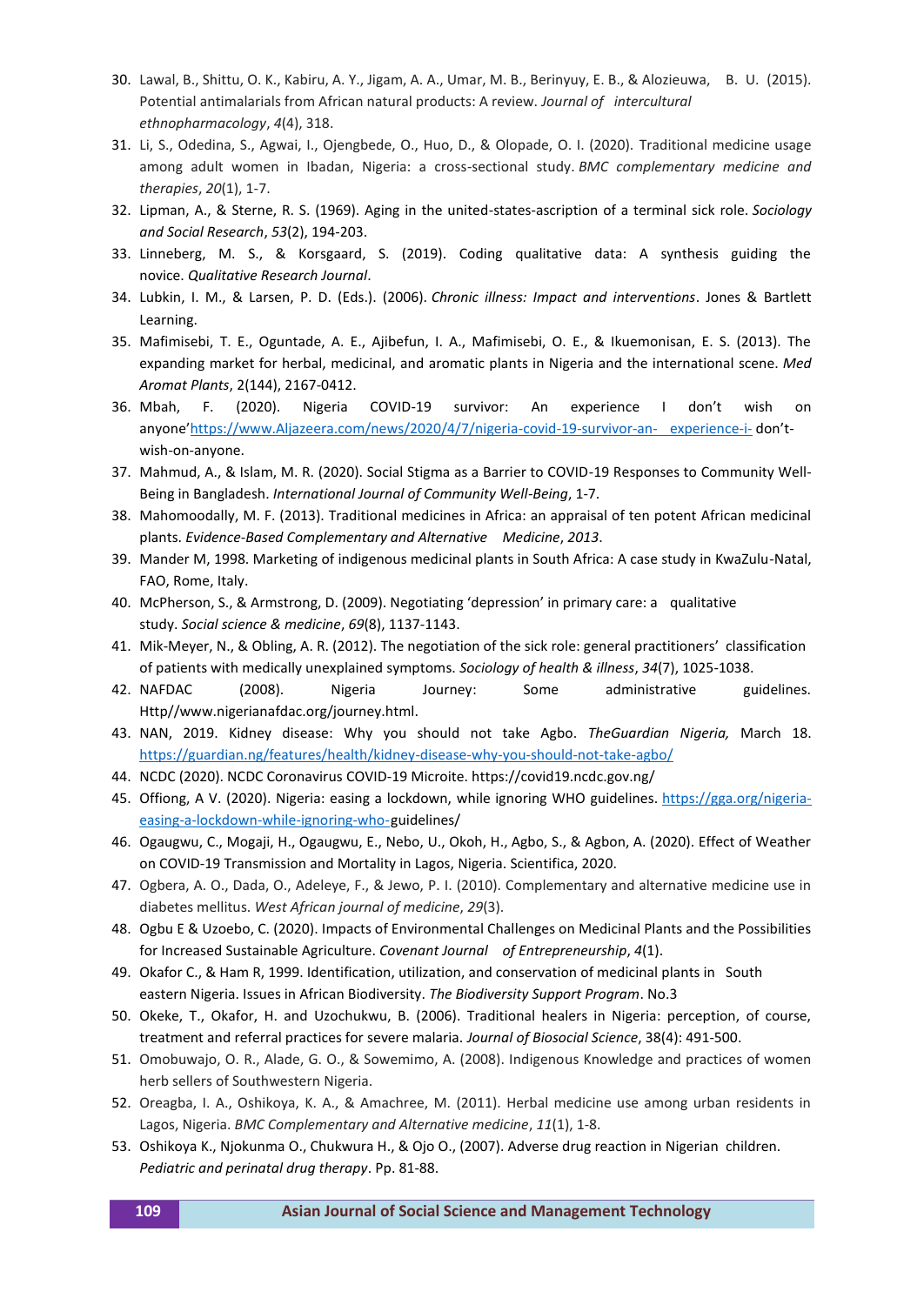- 54. Oshikoya, K. A., Senbanjo, I. O., Njokanma, O. F., & Soipe, A. (2008). Use of complementary and alternative medicines for children with chronic health conditions in Lagos, Nigeria. *BMC Complementary and Alternative Medicine,* 8(1), 66.
- 55. Ramachandran, S. (2020). The COVID-19 Catastrophe in Bangladesh. The diplomat. *South Asia, April*, *29*.
- 56. Ramaci, T., Barattucci, M., Ledda, C., & Rapisarda, V. (2020). Social Stigma during COVID-19 and its impact on HCWs outcomes. *Sustainability, 12*(9), 3834.
- 57. Ring, A., Dowrick, C. F., Humphris, G. M., Davies, J., & Salmon, P. (2005). The summarizing effect of clinical consultation: what patients and doctors say and do not say when patients present medically unexplained physical symptoms. *Social science & medicine*, *61*(7), 1505-1515.
- 58. Roland, M. and Torgeson, D. (1998). What are pragmatic trials? *BM*, 9:397-401.
- 59. Sabo, B., Joffres, M. R., & Williams, T. (2000). How to deal with medically unknown symptoms. *Western Journal of Medicine*, *172*(2), 128.
- 60. Segall A. 1976. The Sick Role Concept: Understanding Ill Behavior. *Journal of Health and Social Behaviour.* Vol.17, No.2. Pp.162-169.<https://www.jstor.org/stable/2136342/>
- 61. Sharma, S. (2015). Current status of the herbal product: a regulatory overview*. Journal of pharmacy & bioallied sciences*, 7(4), 293.
- 62. Shenton, A. K. (2004). Strategies for ensuring trustworthiness in qualitative research projects. *Education for information*, *22*(2), 63-75.
- 63. Shewamene, Z., Dune, T., & Smith, C. A. (2020). Use of traditional and complementary medicine for maternal health and wellbeing by African migrant women in Australia: a mixed-method study. *BMC complementary medicine and therapie*s, 20(1), 1-12.
- 64. Sofowora A, (1993). Medicinal plants and traditional medicine in Africa. 2nd ed. Somerset: *John Wiley and Sons Ltd*. Pp. 55-62.
- 65. Sofowora, A., Ogunbodede, E., & Onayade, A. (2013). The role and place of medicinal plants in the strategies for disease prevention*. African Journal of Traditional, Complementary andAlternative Medicines,* 10(5), 210-229.
- 66. Soodyall, H., & Kromberg, J. G. (2016). Human Genetics and Genomics and Sociocultural Beliefs and Practices in South Africa. In *Genomics and Society* (pp. 309-319). Academic Press.
- 67. Tilburt, J. C., & Kaptchuk, T. J. (2008). Herbal medicine research and global health: an ethical analysis. *Bulletin of the World Health Organization,* 86, 594-599.
- 68. Toffler, A. (1984). Future shock (Hardcover). *Turtleback Books*. Isbn13: 9780808501527.
- 69. Tominaga, K., Kido, T., Ochi, M., Sadakane, C., Mase, A. and Okazaki, H. (2009). A randomized placebocontrolled, double-blind clinical trial of rukkkunshito for patients with non-erosive influx disease reflux disease refractory to proton-pump inhibitor: G-PRIDE study. *J. Gastroenterol,* 49:132-1405.
- 70. Tominaga, K. and Arakawa, T. (2013). Kampo medicines for gastrointestinal tract disorders: a review of basic science and clinical evidence and their future application. J. Gastroenterol, 48: 452-462.
- 71. Tominag, K. and Arakawa, T. (2015). Clinical applications of Kampo medicine (rillunshito) for common and /or intractable symptoms of the gastrointestinal tract. Front. Pharmacol, https://doi.org/10.3389/fphar.2015.00007.
- 72. Truter, I. (2007). African traditional healers: Cultural and religious beliefs intertwined holistically. *South African Pharmaceutical Journal*, *74*(8), 56-60.
- 73. Werner, A., & Malterud, K. (2003). It is hard work behaving as a credible patient: encounters between women with chronic pain and their doctors. *Social science & medicine*, *57*(8), 1409-1419.
- 74. World Health Organization (2019). WHO global report on Traditional and complementary medicine 2019.*World Health Organization* [https://www.who.int/traditional](https://www.who.int/traditional-complementaryintegrative)[complementaryintegrative](https://www.who.int/traditional-complementaryintegrative) medicine/WhoGlobalReportOnTraditionalAndComplemen
- 75. taryMedicine2019.pdf?ua=1.rtOnTraditionalAndComplementaryMedicine2019.pdf?ua=1.